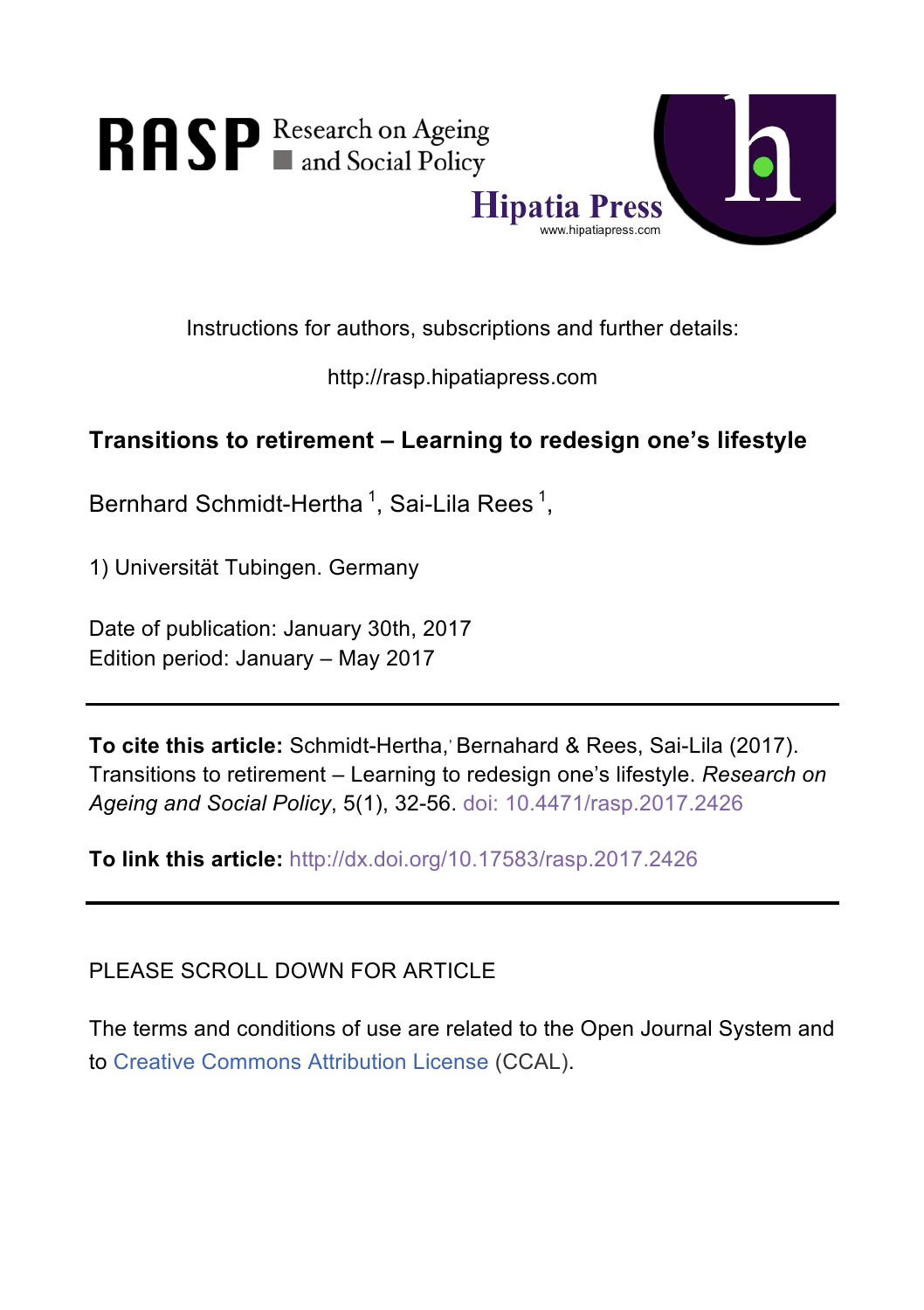*RASP – Research on Ageing and Social Policy Vol. 5 No. 1 January 2017 pp. 32-56*

# **Transitions to retirement – Learning to redesign one's lifestyle**

Bernhard Schmidt-Hertha *Universität Tubingen*

Sai-Lila Rees *Universität Tubingen*

*(Received: 30 th November 2016; Accepted: 15 th December 2016; Published: January 30th 2017)*

**Abstract**

With the ongoing political debate in many western countries on retirement age and ways of designing the transition into the post-professional phase of life, the transition from work to retirement seems to be on the agenda again. The research questions guiding this study are: how do older workers plan their retirement and how do they prepare themselves for it? Which facets of their current conditions of living and working and which biographical aspects have an impact on the way they learn and prepare for this new phase of life? How do retired adults sum up the transition and the significance of learning related to this process? To better understand the ways older workers prepare themselves for this next phase of life, on the one hand, and to contrast their expectations and plans with the actual experiences of those who already went through this transitional process, we collected data from 24 qualitative interviews and from a questionnaire answered by a representative quantitative sample of German adults aged 50 to 69. Some of the initial results derived from this data are presented here. We provide some empirical insight into the transition to retirement and, based on this, point to possible ways of supporting older workers faced with this transition through educational programs.

**Keywords:** adult education, participation, life course, survey



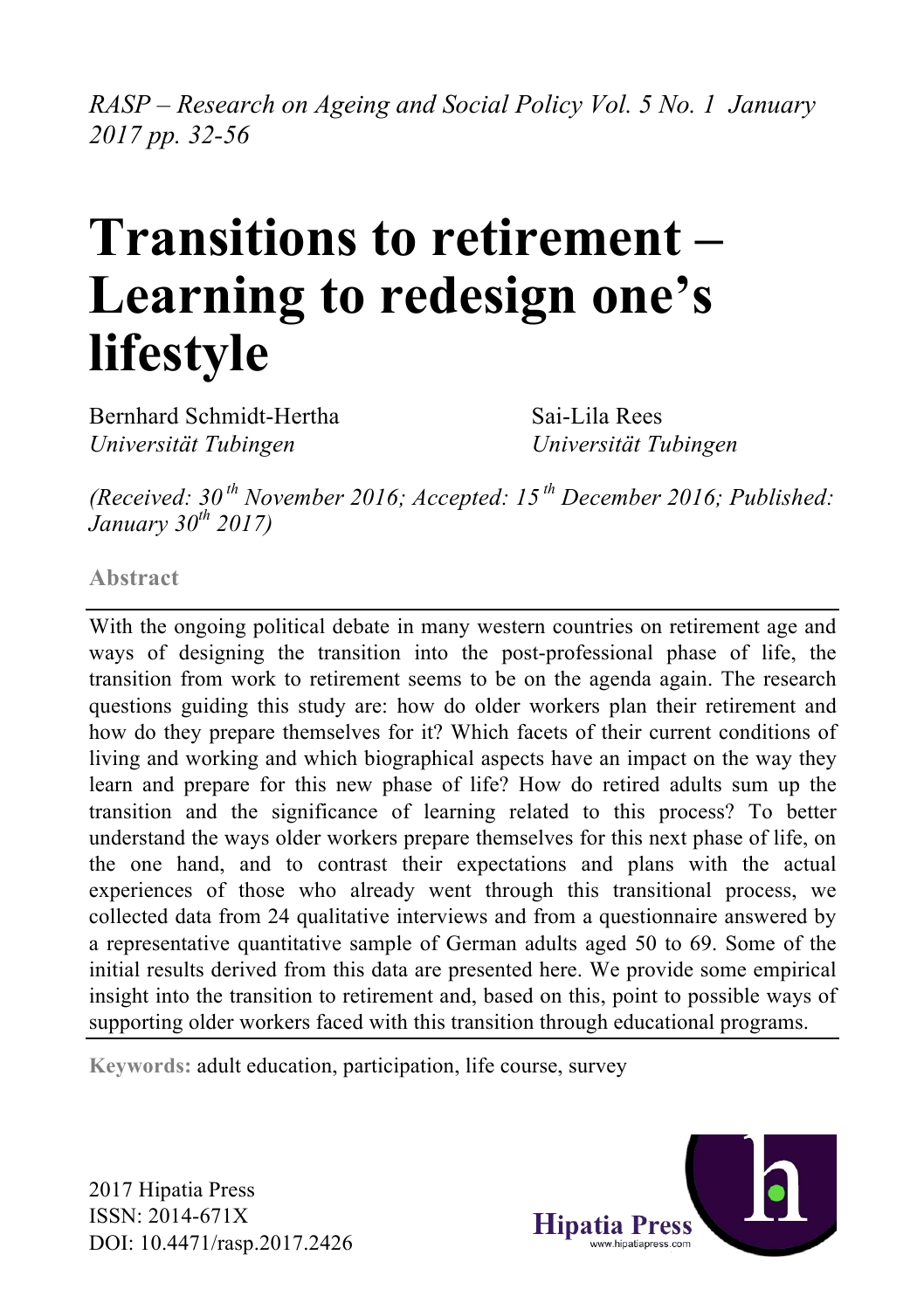*RASP – Research on Ageing and Social Policy Vol. 5 No. 1 January 2017 pp. 32-56*

# **Transiciones hacía jubilación - Aprendiendo a rediseñar tu estilo de vida**

Bernhard Schmidt-Hertha *Universität Tubingen*

Sai-Lila Rees *Universität Tubingen*

(*Recibido: 30 Noviembre 2016 ; Aceptado: 15 Diciembre 2016; Publicado: 30 de Enero 2017)*

**Resumen**

Con el debate político en curso en muchos países occidentales sobre la edad de jubilación y las formas de diseñar la transición a la fase post-profesional de la vida, la transición del trabajo a la jubilación parece estar, de nuevo, en la agenda. Las preguntas de investigación que guían este estudio son: ¿Cómo planean los trabajadores de más edad su jubilación y cómo se preparan ellos mismos para ello? ¿Qué facetas de sus actuales condiciones de vida y de trabajo y qué aspectos biográficos tienen un impacto en la forma en que aprenden y preparan para esta nueva fase de la vida? ¿Cómo resumen los adultos jubilados la transición y la importancia del aprendizaje relacionado con este proceso? Para comprender mejor las formas en que los trabajadores de más edad se preparan para esta siguiente fase de la vida, y para contrastar sus expectativas y planes con las experiencias reales de quienes ya pasaron por este proceso de transición, recopilamos datos de 24 entrevistas cualitativas y a partir de un cuestionario respondido por una muestra representativa cuantitativa de adultos alemanes de entre 50 y 69 años. Algunos de los resultados iniciales derivados de estos datos se presentan aquí. Proporcionamos conocimiento empírico sobre la transición a la jubilación y, en relación, señalamos posibles formas de apoyar a los trabajadores de más edad que se enfrentan a esta transición a través de programas educativos.

**Palabras clave:** educación de adultos, participación, curso de vida, encuesta

2017 Hipatia Press ISSN: 2014-671X DOI: 10.4471/rasp.2017.2426

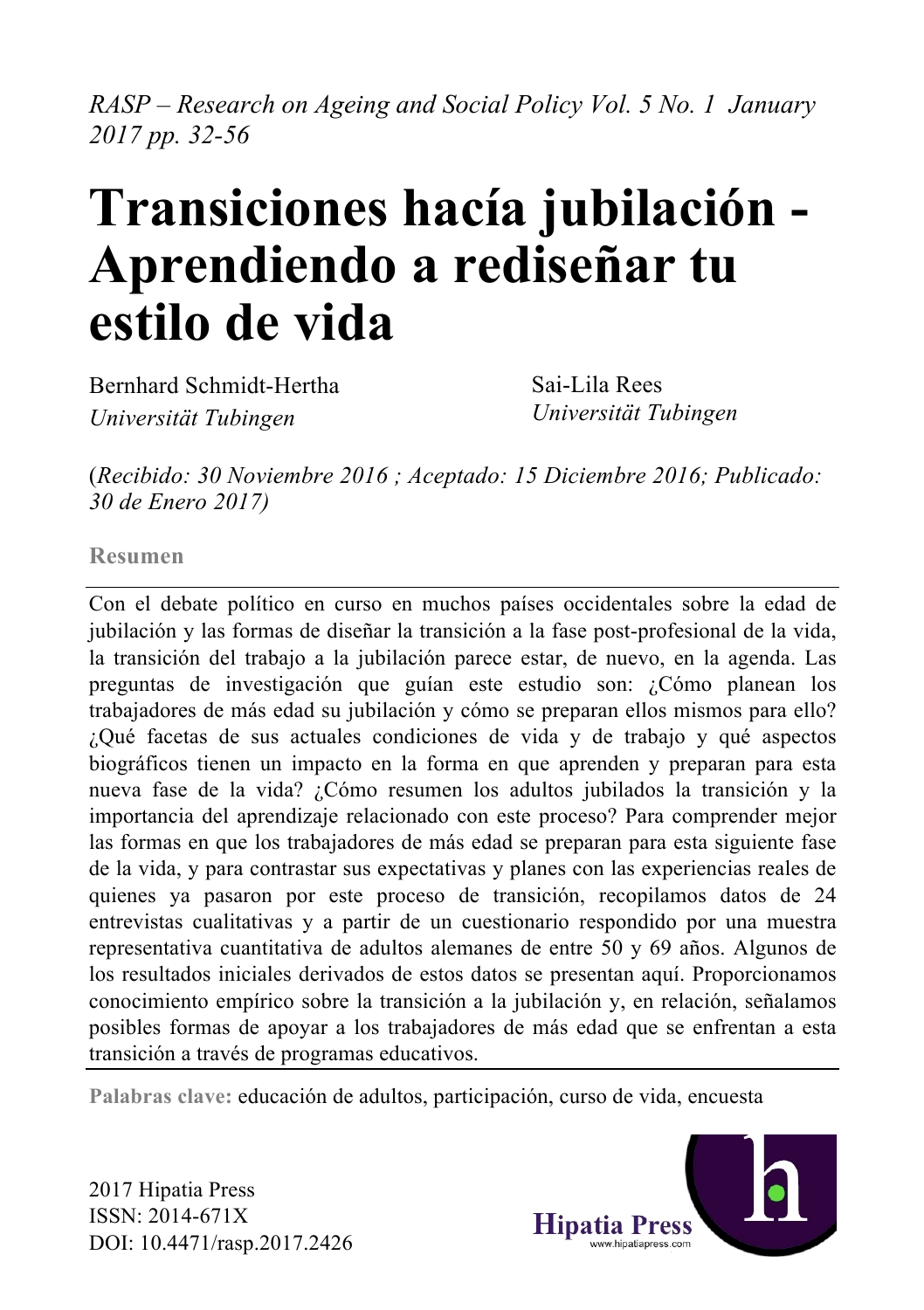esearch on transitions has for a long time been related to a more or less stable life-course regime roughly divided into three parts – childhood and youth, adulthood, and older age. From this perspective, retirement is seen as the transition from adulthood to older age. With the recognition of a growing individualization and pluralization of life courses in modern societies, the idea of a tripartite standard life course was challenged (Kohli, 1985; Beck, 1986). Research on transitions widened its focus to investigate general and contextual aspects of social change and their impact on individual transitions resp. the significance of transitions or the reproduction or development of social inequality, with a special focus on transitions in adolescence (Shavit and Müller, 1998; Blossfeld and Hofmeister 2006; Blossfeld et al., 2006; Schoon and Silbereisen, 2009). Interdisciplinary research on ageing underlined the increasing life expectancy and changes in the later phase of life in demographically changing societies. The transition to retirement, in particular, came into focus here (e.g. Kohli, 1995; Börsch-Supan et al., 2008). Biography research (Alheit and Merrill, 2004) allowed shedding light on identity and life history as an additional perspective in studying how people adopt and cope with life transitions in relation to institutional impulses. This became highly relevant for a more subject-oriented focus on transitions, exploring the mediation between institutionalized life courses and individual biographies (Evans and Heinz, 1994; Evans, 2002; Walther et al., 2006). R

In line with these research traditions, retirement can, on the one hand, be seen as a quickly changing part of the life course which is characterized by the changes in concepts and models of the third age, by a growing demand for older workforce in many countries, and by a cutback in state pension systems. On the other hand, retirement is part of individual biographies and, in this sense, it is influenced, but not determined, by social expectations and institutional norms, but also by an increasing degree of freedom of the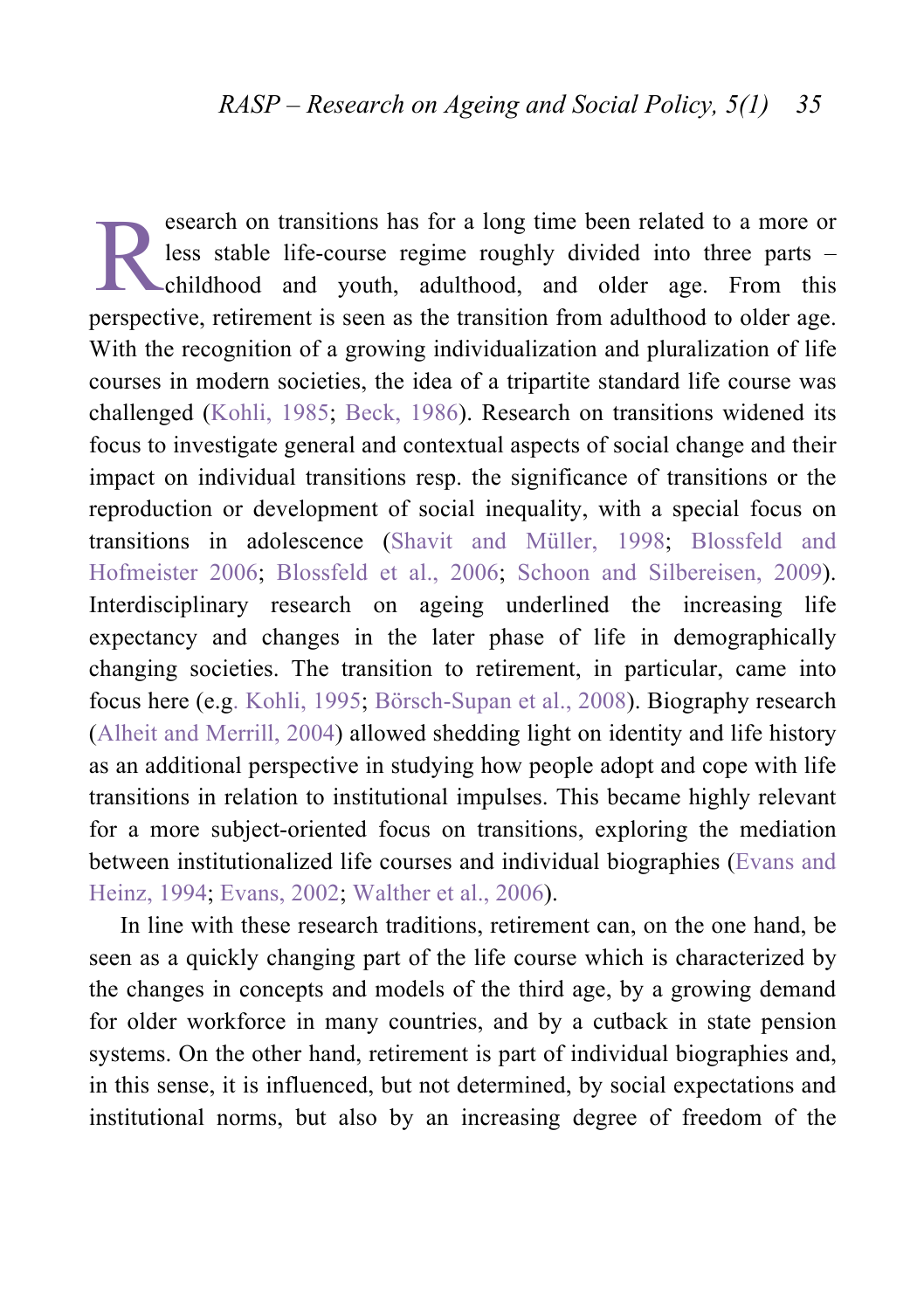individual in designing their own path from full employment to the postprofessional phase of life.

According to Szinovacz (2003), retirement features multiple dimensions and refers to an institution, a process, as well as an experience. "As an institution, it concerns social structures that regulate the withdrawal of older people from the labour market; as a process, retirement concerns decisions and patterns of labour force withdrawal; and as experience, retirement refers to the multitude of life changes brought about by that withdrawal" (Duberly et al., 2013). While all three dimensions have to be kept in mind, we will here focus mainly on retirement as individual experience.

The transition from working life to retirement has changed significantly over the last few years. New ideas of flexible pathways to retirement, including different states in between fulltime employment and non-working, are discussed not only in Germany (Bredt, 2008). Some authors promote a shift from the ideal of a traditional model of a life course consisting of three phases (learning in childhood and youth, working in adulthood, and resting in later life) to more flexible models with mixed-up phases of working, learning and resting (e.g. Kühnemund and Hahmann, 2014). Nevertheless, the transition to retirement still remains one of the most central and farreaching cuts in an adult's life. There are several reasons for this.

Firstly, work and vocational status are still one of the most important sources for identity development in our western societies. People define themselves through their profession and their job, but also address others in relation to these aspects. Exclusion from the labor market therefore can have extremely negative consequences, as has been shown for unemployed adults, who are in danger of losing their physical and psychological health as well as their social capital.

Secondly, going to work provides a day-by-day structure and makes people feel they are a productive part of society. Work-life-relations determine the course of the year (holidays, etc.), the structure of the week (weekend and working days), and also that of the day through working hours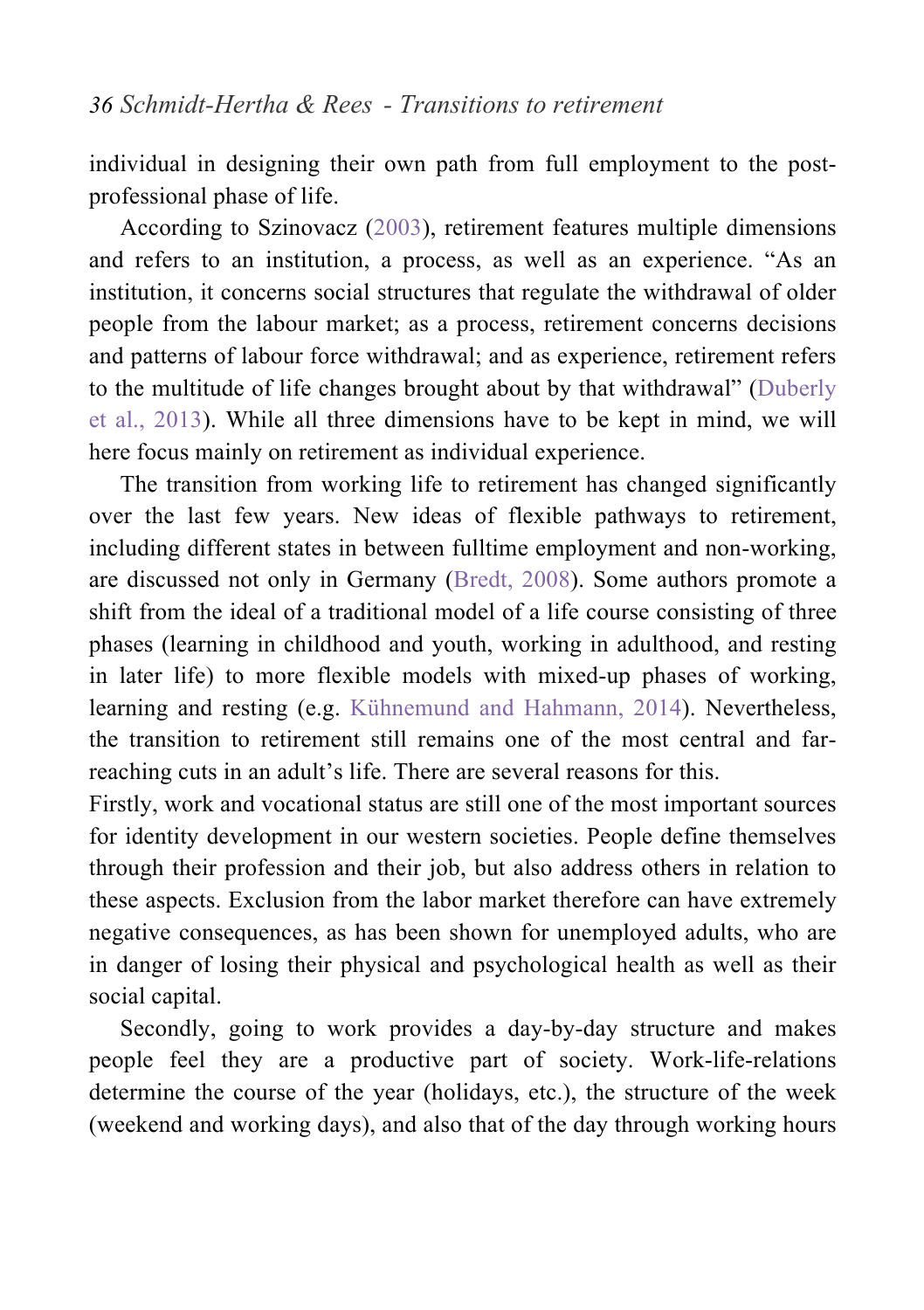and time for family and leisure activities. The imminent loss of these structures may make people afraid of retirement.

Thirdly, the workplace provides social inclusion to the individual by making them part of a team and allowing them to hold close contact to other people sharing that workplace over many years and many hours each day. For some adults this may be the only peer group they have outside their family and for many more the relationship to co-workers goes far beyond their professional life. Thus, leaving work may at least imply the risk of losing social relationships.

Nevertheless, the transition to retirement can also be experienced as a relief if it means getting rid of obligations, stressful working conditions (Reeuwijk et al., 2013), or limitations of personal freedom due to labor. The post-professional phase of life offers new opportunities for realizing plans and following personal interests and cannot be related to an idea of disengagement, as has been suggested in gerontology (Cumming, 1963) and career theory (Super, 1957) in the 1950s. Many people in that phase engage themselves in honorary offices, travelling, or grandparenting. These extraprofessional activities are often perceived as work by the people concerned (Groß, 1997), but identified as leisure activities by the social surroundings as long as they are unpaid. Also, criteria to evaluate work differ depending on whether we are dealing with paid or unpaid work. For non-professional activities restfulness and a voluntary nature are superficial indicators, whereas structure and time constraints are primary indicators to identify paid work. In contrast, challenging tasks, varying activities and goals to be reached seem to be relevant criteria for both fields (Kiefer 1997, pp. 129). Psychological well-being can be derived from both paid and unpaid work if the individual is self-active, goals are reached, autonomy is experienced, competencies can be applied, and activities vary, or if there is feedback as well as material compensation. Only the last criterion mentioned is primarily related to paid work. For people to be interested in prolonging the working phase of life, perceived autonomy and voluntariness in work seem to be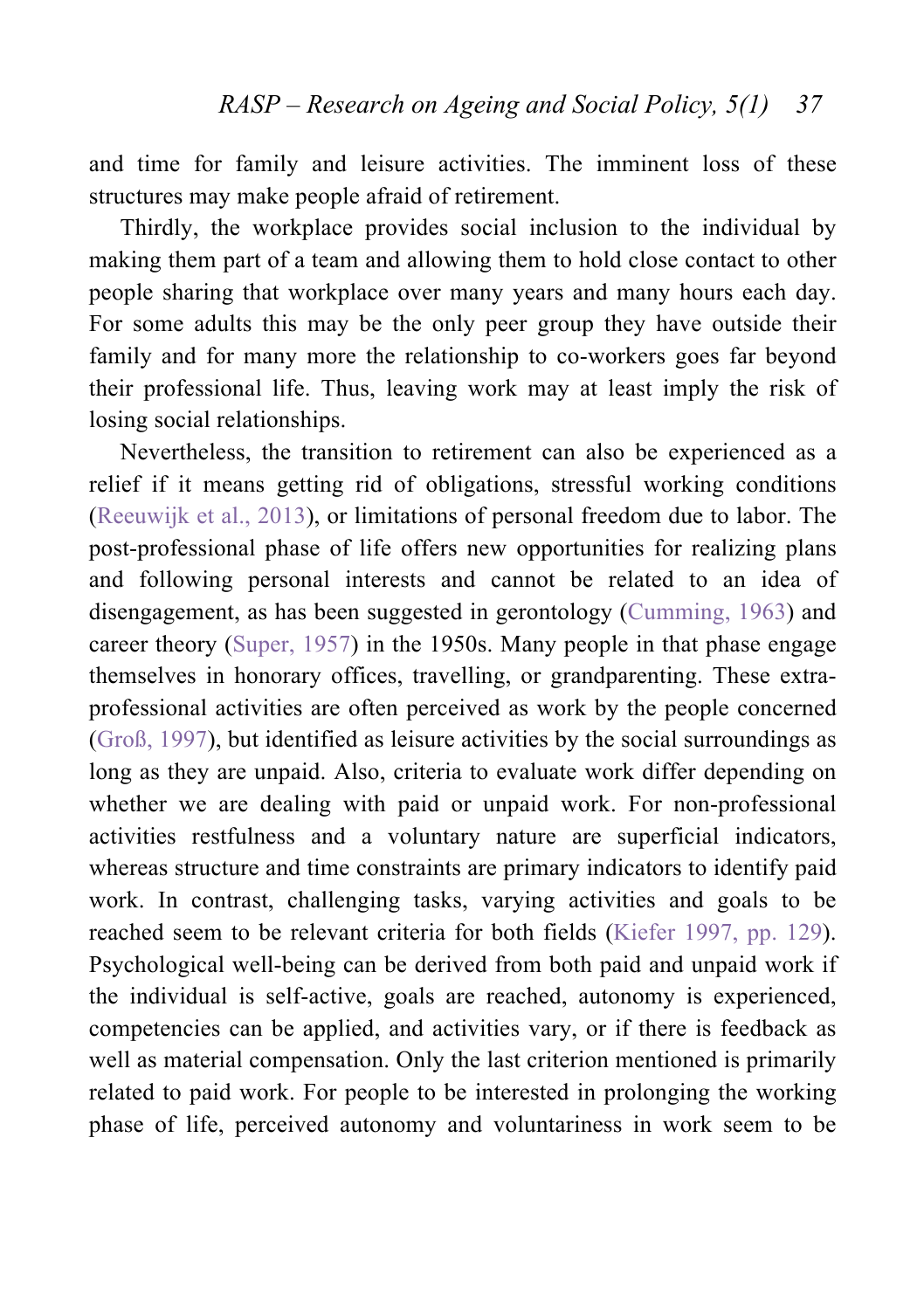crucial (ibid.), while new models of flexible transitions seem to be of interest to many older workers (CROW, 2004; Bredt, 2008).

In Germany – and in many other European countries – the transition from working life to retirement has changed considerably over recent years. Not only are future generations of older workers expected to work longer as the statutory retirement age has been increased from 65 to 67 years and it is even being discussed whether to raise it to 70 years; simultaneously, state pensions are decreasing and many people are afraid of becoming poor in their late years. This is one reason why many retirees choose to continue working in part-time jobs (Bloemen et al., 2016); at the same time, the fulfillment provided by work that allows people to apply their competencies and knowledge can be a central motivation to go on working even after retirement age (Wachtler and Wagner, 1997). Two models of in-between phases in the transition from work to retirement, that are described as bridge employment (part-time work before retirement) and re-careering (second career after legal retirement) by Boveda and Metz (2016), seem to be of special interest to different groups of older adults. Empirical evidence shows that these alternative forms of employment are more often adopted by older workers with lower household incomes and with health problems if the alternative would be to stay in their current full-time job. If, however, the alternative is full retirement, the picture changes completely; then healthier and wealthier older workers seem to be more likely to make use of these alternative forms of employment. Interestingly, women are more likely to choose bridge employment, while men are more likely to go for re-careering (ibid.). De Wind et al. (2016) report disparate results from their Dutch study. In a longitudinal approach, they were able to show – like Boveda and Metz (2016) – that good health predicts working beyond retirement, but they found that older workers with low incomes, in particular, are more likely to continue working beyond retirement.

While statistics show that the number of people working beyond retirement age is growing, they reveal nothing about the reasons for this prolonged working life. Even less is known about the role of education and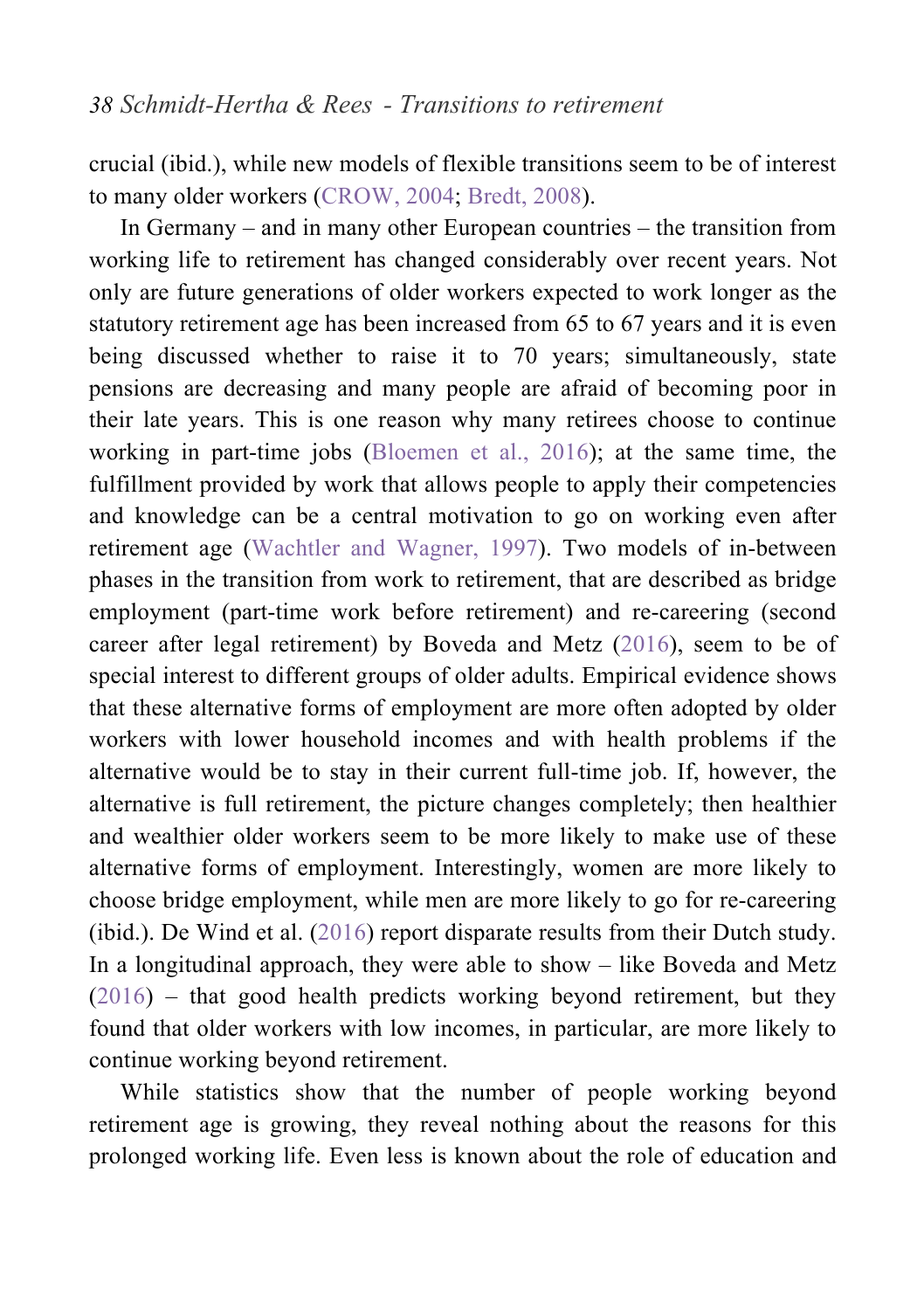learning during the phase of transition or about how adults make use of educational offers to frame or design their way into retirement. Similarly, hardly anything is known about the learning processes that result from the transition to retirement. One should expect that coping with radical changes in life not only helps people learn more about themselves but also allows them to further develop their self-identity (see Erikson, 1959).

Some studies point to the importance of the feeling of self-determination when it comes to the decision of when and how this transition should occur (Prager and Schleiter, 2006), others underline the impact of working conditions, in particular, with regard to early retirement (Reeuwijk et al., 2013). Jüchtern (2000) was able to show different types of transition depending on the subjective meaning of the transition for the individuals and on their plans for the future. These different types of transitions differ in their impact on the individuals' wellbeing and on their activities in the postprofessional phase of life and go together with psychological distress if they are involuntary (see also Clemens, 1997), given negative attributes, or if the individual has no plans for the post-professional phase of life. Individual dispositions can play an important role in coping with this stressful event (Bye and Pushkar, 2009). Similar results were found by Adis, Reinhart, and Stengel (1996), who underline the importance of an optimistic view on the transition for the wellbeing of retirees. It can be assumed that psychological and social but also economic consequences of retirement differ significantly between different individuals. Consequently, the transition also has effects on the health status, the social networks, and the lifestyle of the older adults concerned. However, these research findings are almost 20 years old and transitions from working life to retirement have changed a lot since then.

From a developmental psychology perspective, the transition to retirement can be seen either as developmental task (Erikson, Havighurst), as longer-term process (Nicholson), or as critical life event (Filipp). In any case, the revaluation of individual goals has to be observed as well as the loss of the job role. More recent approaches focus on the process of adaption to changed life situation, with adaption being seen as the (re-)establishment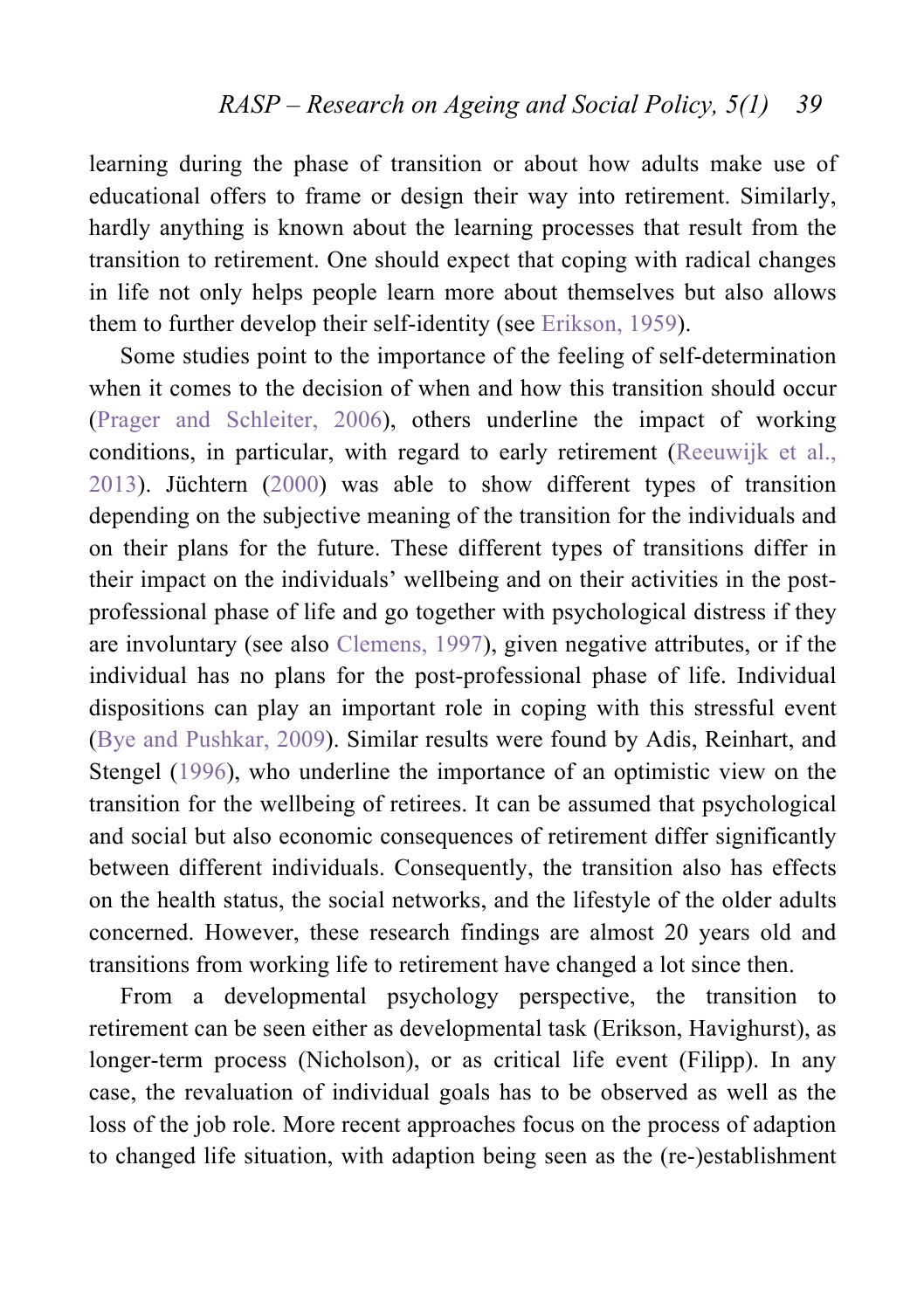of a life balance after a critical life event (Kiefer, 1997, p. 79). How strongly the life balance is effected by retirement depends among other things on the level of education and on the family situation.

With respect to gender-specific (vocational) biographies, transition to retirement may differ considerably between men and women. But even though their working life is much more often shaped by discontinuities – which is increasingly the case for men, too (Tams and Arthur, 2010) – and despite the economic discrimination they suffer during and after employment (e.g. Duberly et al., 2013, p. 81), for women, too, retirement constitutes a significant cut in their biographies. However, factors like family and caring responsibilities or experiences of discrimination at the workplace seem to be important for women, in particular, with regard to the decision whether to go on working or not (ibid. p. 73). The qualitative data collected by Duberly et al. (2013) revealed that many women experience retirement not as a break, but as a continuation of their permanent shift from phases of employment to phases of caring for their families, often combined with different shares of both kinds of work. Women coming from a longterm full-time employment – a group that constitutes a minority in the study by Duberly et al. – tend to experience retirement as a cut, similar to most men. Nevertheless, taking into consideration the fast growing percentage of women in full-time employment in many European countries (Eurostat, 2016a), it can be expected that the transition to retirement will be of importance to more and more women in the future.

#### **Methods and sample**

In our study, we try to gain insight into the final phase of the working life and the transition to retirement by combining a representative standardized interview study carried out among more than 2000 adults aged between 50 and 69 with a series of 24 qualitative in-depth interviews with members of the same target group. This mixed-methods approach has proven to be both appropriate and productive in previous research projects (e.g. Tippelt et al.,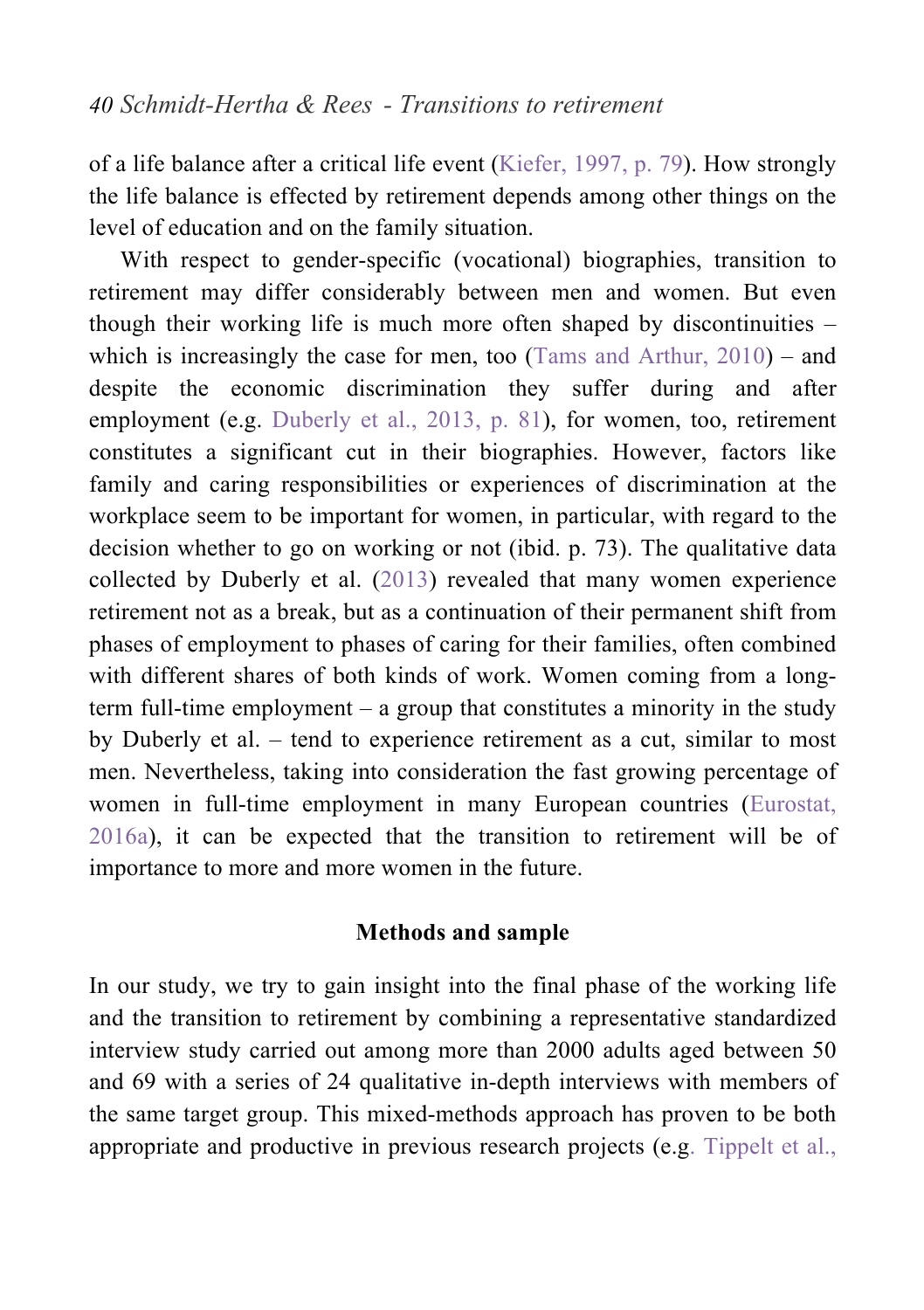2009; Friebe and Schmidt-Hertha, 2013); it follows the methodological approach by Creswell (2003). One part of both our sample groups was still in work, while the other (smaller) part had already retired. The main topics touched upon in both the qualitative and the quantitative interviews were learning biography, vocational biography, educational behavior, (last) workplace, educational interests, expectations resp. experiences related to the transition to retirement, health, living conditions, and lifestyle.

The quantitative study was carried out by trained interviewers as computer-assisted personal interviews (CAPI) all over Germany. The sample of 23719 50- to 69-year-old people was selected randomly, based on the official register of residents. With 10492 of them a first contact was realized and 5248 in general were available during the time of the field phase. With a completion rate of 37% 2005 standardized interviews were finally completed. The data was weighted with respect to age, gender, educational background and status of employment in the overall population. With regard to retirement, older workers and retirees were given different items. Whereas those adults still in full-time or part-time employment were asked about their expectations and feelings regarding retirement, retirees were asked to reflect on and evaluate the transition they had already completed. Both sets of items were transferred into scales with respect to good values of internal consistency (Cronbachs  $\alpha$  = .731 resp. .757). To determine the impact of different independent variables on the transition, we applied regression models with these scales as dependent variables. To learn more about the effects of transition on educational behavior, we also used the transition scales as independent variables and participation in adult education as dependent variable in further regression analysis.

Qualitative data was gathered in semi-structured interviews aimed at generating narratives by interviewees and giving them the opportunity to present their own view on the topics by leaving it to them to decide which aspects should be prioritized in the interviews. The sample was structured following the scheme shown in Table 1 and each interview lasted one to two hours. Interviews were carried out in the homes of the interviewees and were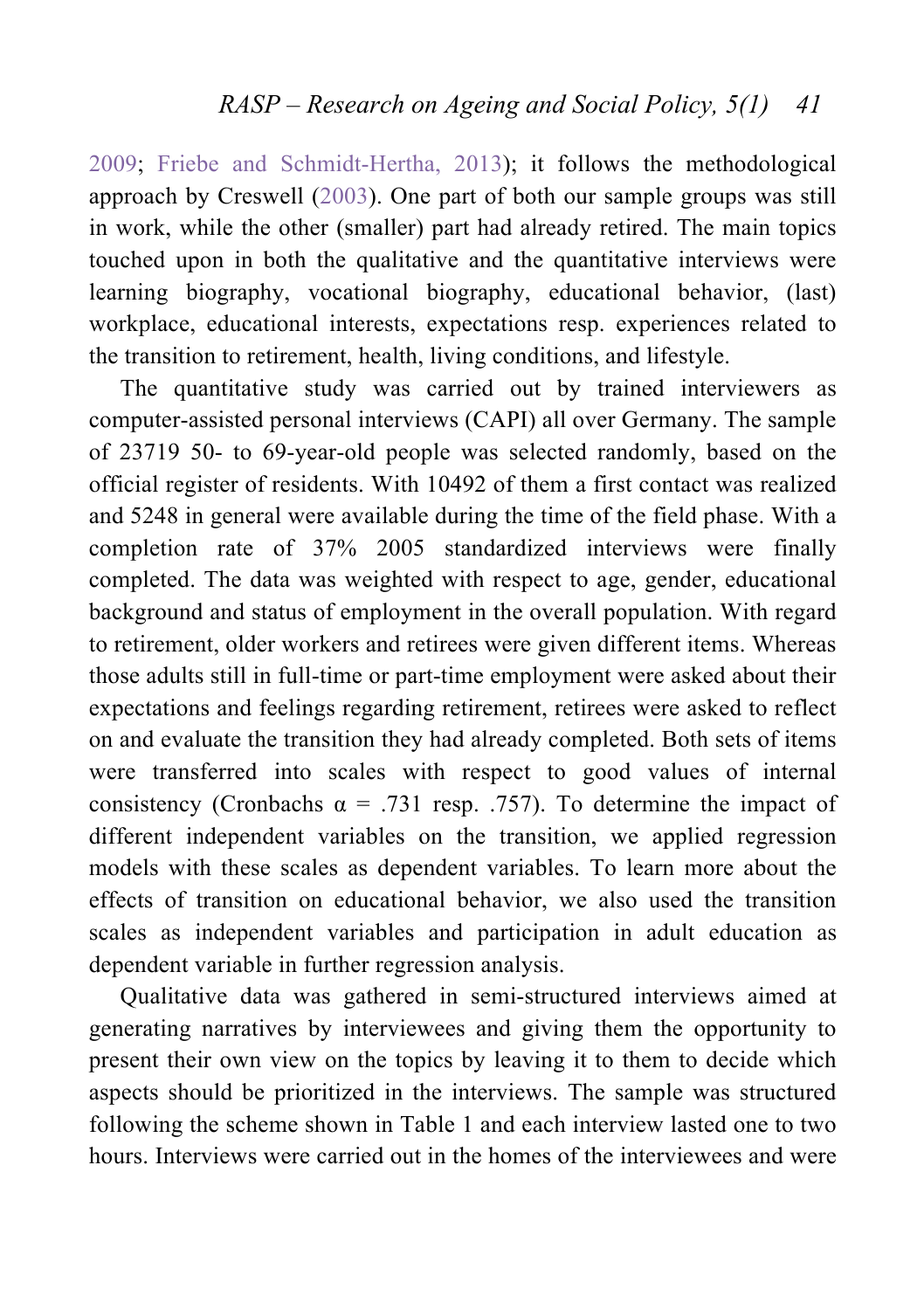fully transcribed afterwards. The data was analyzed following the principles of qualitative data analysis (Mayring, 2014). To that end we developed categories taking into consideration the theoretical framework, but derived directly from the material, in the sense of an inductive approach. Based on these categories, we applied a comparative approach focusing on interindividual differences and commonalities.

Table 1 *Sample structure for qualitative interviews*

| <b>Vocational education</b><br><b>Currently in work</b> | high | low | total |
|---------------------------------------------------------|------|-----|-------|
| yes                                                     |      |     |       |
| no                                                      |      |     |       |
| total                                                   | 12   | 12  | 24    |

### **Results**

In the qualitative interviews, we were interested in the significance of adult education (including further vocational training) for people either facing transition to retirement or having already undergone that process. We found three different types of reasons for participating in adult education in the post-professional phase of life, one of them being directly linked and another being indirectly linked to the individuals' former professional life. A first group of people underlines the importance of educational activities for the prevention of cognitive losses. Some see educational activities as a kind of mental fitness program, while others are afraid of suffering from dementia and attribute a preventive effect to learning. A second group participates in educational programs related to honorary offices they are engaged in. On taking a closer look at the data it becomes clear that these honorary offices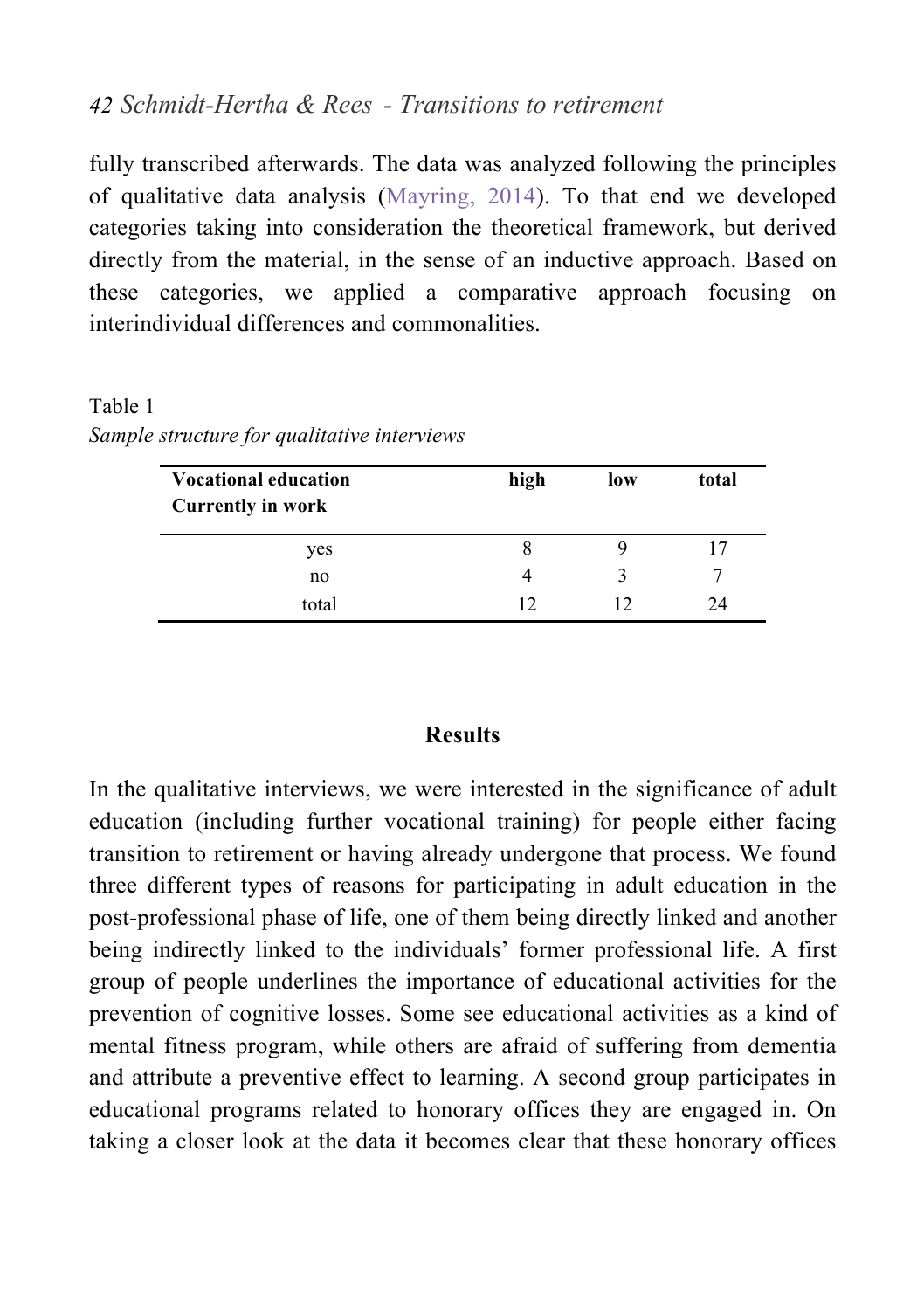are either somehow related to the individuals' former professions or that they at least try to make use of their professional skills in this field of engagement. For example, a former manager who is engaged in an association of volunteers now points to the necessity to establish management structures in this organization and feels responsible to do just that. He points out that his educational activities are related to that task. For a third group, participating in adult education in retirement seems to be a way of keeping in touch with their former field of work. They participate in educational programs that are directly related to their former profession and see this as an opportunity to keep their professional competencies up-to-date and to prepare themselves for a second career in the field they used to work in before retirement. For example, a 66-year-old former farmer and horse breeder engaged in training for judges in horse jousts. He argued that this was very helpful for understanding the requirements for the horses and for learning more about which attributes the horses need to have.

Data derived from the quantitative sample was used to determine whether expectations towards retirement have an impact on educational behavior. To that end, the subsample of respondents still in work was chosen for regression analysis, with educational background, age and gender being controlled for. As dependent variables, we differentiated between educational activities for vocational reasons and educational activities for private reasons. In a first regression, no significant correlation between private educational activities and the scale of expectations towards retirement could be found (see Table 2). When focusing on single items of the scale, only the item "I would like to go on working for a long time" reveals a significant positive effect on private educational activities. Nagelkerkes pseudo-R² points to a moderate quota of explained variance.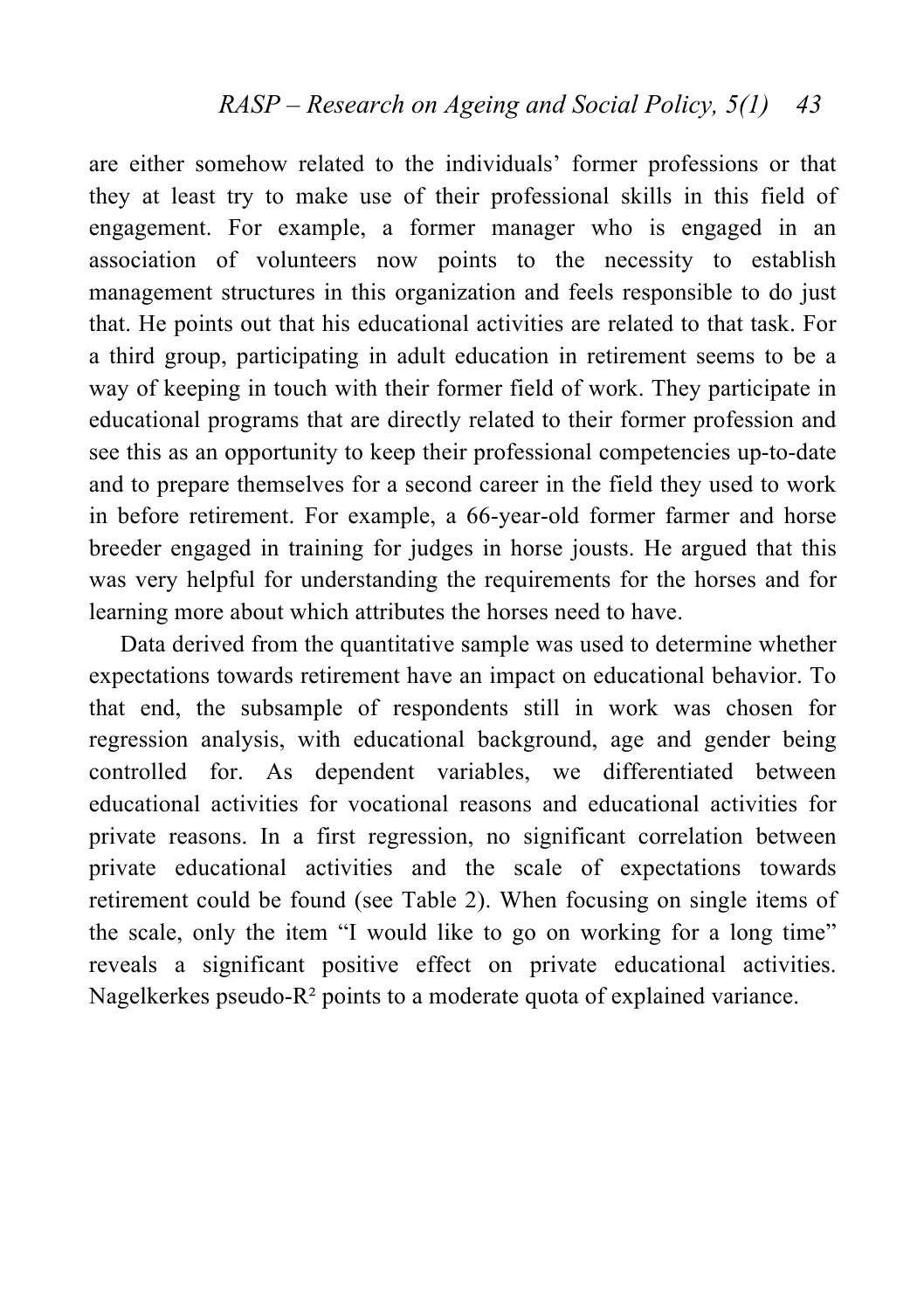#### Table 2

*Factors influencing educational activities for private reasons (multiple regression analysis)*

|                                                             | Regression<br>coefficient<br>B | <b>Standard</b><br>error | Wald            |
|-------------------------------------------------------------|--------------------------------|--------------------------|-----------------|
| Age                                                         | $-.044*$                       | .022                     | 4.098           |
| Gender (RC: male)                                           | $1.059***$                     | .193                     | 30.141          |
| Level of education (RC: low)<br>medium<br>high<br>$\bullet$ | .927<br>$1.930***$             | .587<br>.587             | 2.491<br>10.813 |
| Attitudes towards transition                                | $.352^{+}$                     | .205                     | 2.947           |

#### $n = 1221 / R^2 = 106$

 $m<sup>+</sup> p<10$ <sup>2</sup> \* p< 05; \*\*p< 01; \*\*\*p< 001

The regression models confirm the relevance of level of schooling for participation in adult education, but also point to strong gender differences. Older workers with an A-level or similar school-leaving qualifications and women are more likely to participate in non-vocational adult education. In this context, the effect of age is moderate, but still significant in the sense that, with increasing age, participation in adult education becomes less likely.

The picture changes once we include participation in continuing vocational education as dependent variable into the regression models. Interestingly, age and gender effects are no longer significant, whereas the effect of level of schooling is even stronger. Expectations towards the transition to retirement here have a significant impact on the likelihood of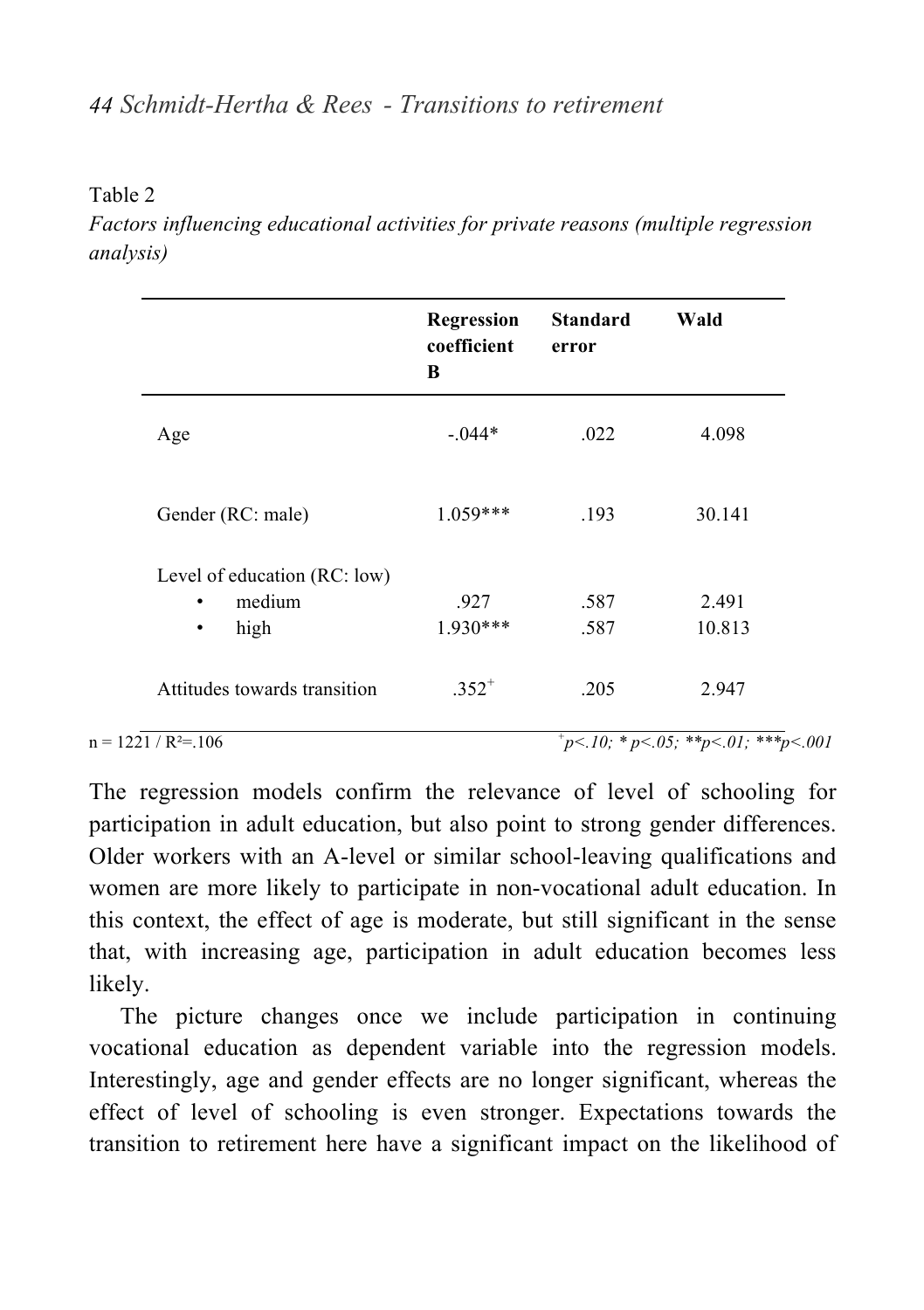activities in the field of continuing vocational education (see Table 3). The overall fit of the model and the explained variance is more or less comparable to the ones presented before.

#### Table 3

*Factors influencing activities in continuing vocational education (multiple regression analysis)*

| coefficient B<br>error | Wald                                                       |
|------------------------|------------------------------------------------------------|
| $-.024$<br>.014        | 2.750                                                      |
| .024<br>.1232          | .040                                                       |
|                        |                                                            |
| $1.404***$<br>326      | 18.505                                                     |
| $2.578***$<br>334      | 59.413                                                     |
| .134                   | 5.940                                                      |
|                        | $-.328*$<br>$p^+p$ <.10; * p <.05; ** p <.01; ** * p <.001 |

When including single items instead of the scale for expectations towards retirement in the model, two items show strong effects on participation in continuing vocational education. While "I will miss being in touch with my colleagues" has a positive effect on educational activities, agreeing to "I have already made concrete plans for the coming years" decreases the likelihood of participation in continuing vocational education. Replacing the retirement scale by the single items leads to a higher proportion of explained variance, which is 24% here (see Table 4).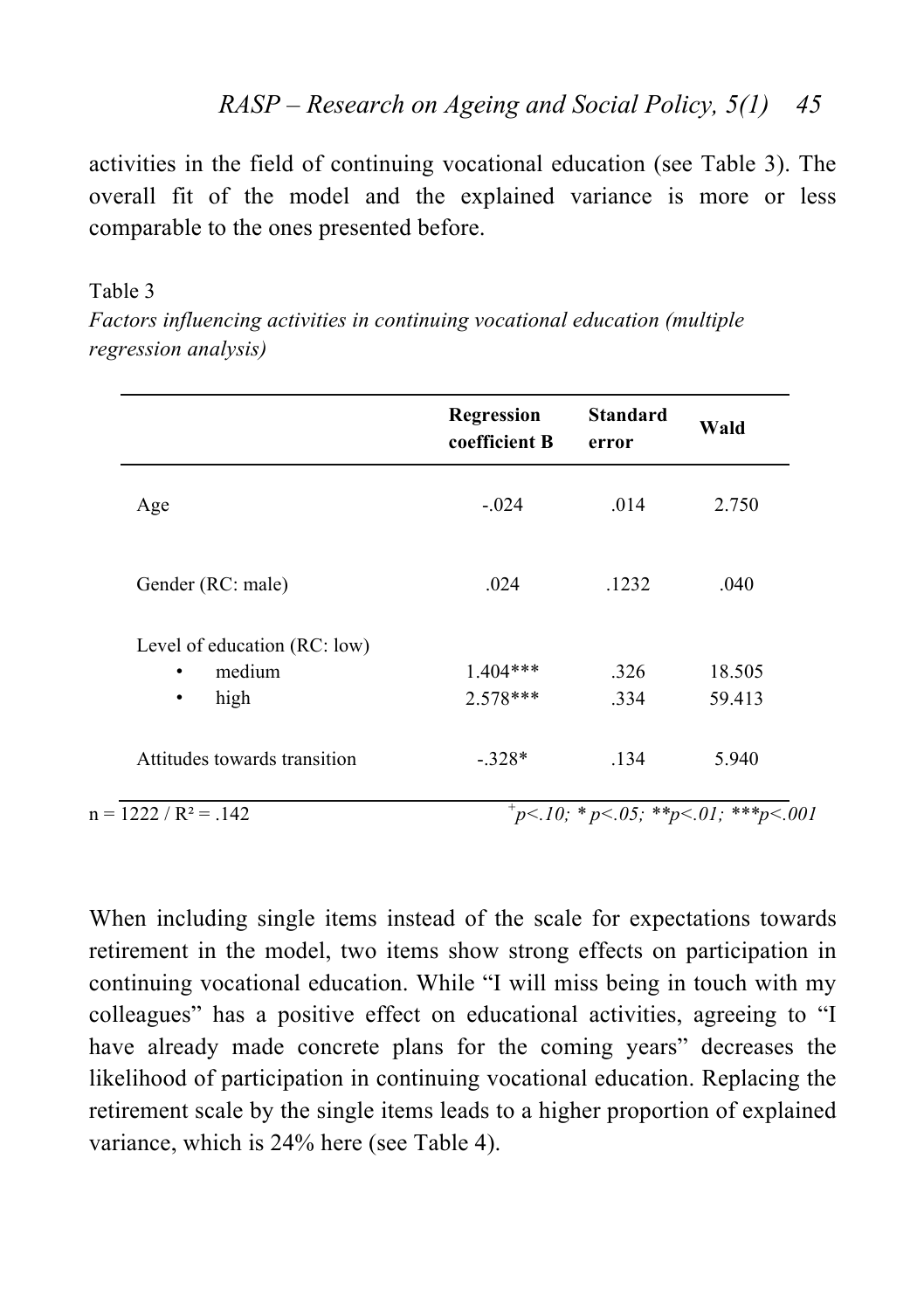## *Table 4*

Factors influencing activities in continuing vocational education (multiple regression analysis, significant items only)

|                                                                              | Regression<br>coefficient | <b>Standard</b><br>error | Wald                                         |
|------------------------------------------------------------------------------|---------------------------|--------------------------|----------------------------------------------|
|                                                                              | B                         |                          |                                              |
| Age                                                                          | $-.010$                   | .017                     | .320                                         |
| Gender (RC: male)                                                            | $-.042$                   | .141                     | .087                                         |
| Level of education (RC: low)                                                 | $1.412***$                | .355                     | 15.828                                       |
| medium<br>high                                                               | $2.665***$                | .366                     | 52.971                                       |
| "I will miss being in touch with                                             | $.661**$                  | .213                     | 9.661                                        |
| my colleagues."<br>rather correct <sup>1</sup><br>fully correct<br>$\bullet$ | 1,669***                  | .352                     | 22.438                                       |
| "I have concrete plans for the                                               | $-.511*$                  | .224                     | 5.210                                        |
| coming years."                                                               | $-938***$                 | .230                     | 16.670                                       |
| rather not correct<br>rather correct<br>٠<br>fully correct<br>٠              | $-972***$                 | .255                     | 14.474                                       |
| $n = 1069 / R^2 = 241$                                                       |                           |                          | $p<10$ ; * p < 05; * * p < 01; * * * p < 001 |

One of the most remarkable results derived from that analysis is the fact that age no longer matters for activities in continuing vocational education when attitudes towards retirement are taken into account. Other studies have in many ways pointed out the significance of age for participation in adult education – in particular for vocational reasons (e.g. Schmidt, 2007). Our regression models clearly show that it is not age as such that has an impact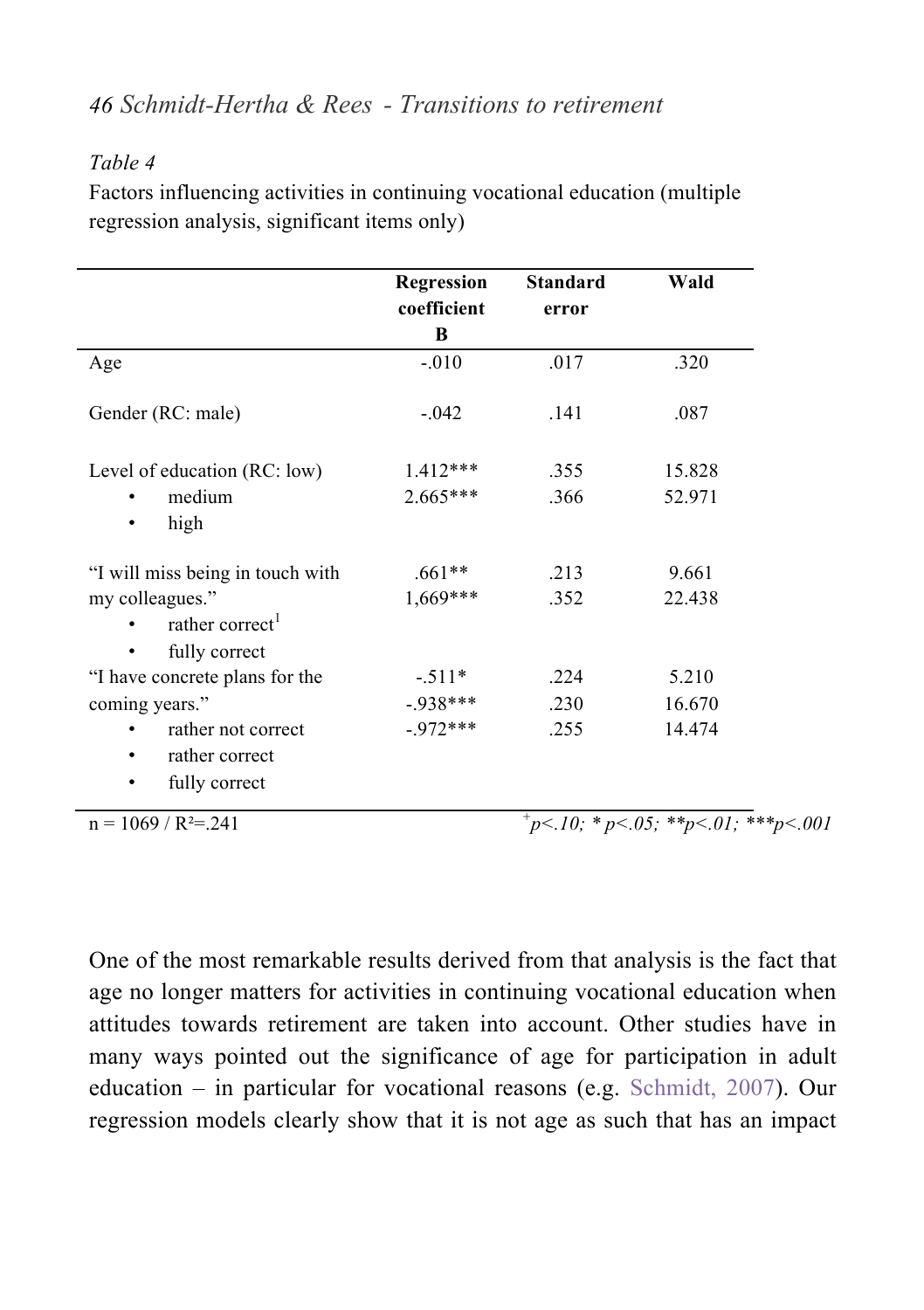on educational activities, but rather the plans and expectations related to retirement.

However, these results also point to an interrelation between age and gender, on the one hand, and expectations towards retirement, on the other. In addition, individual level of education and perceived health status may well have an impact on attitudes towards retirement, too. Therefore, we used the scale on expectations towards retirement as dependent variable and controlled for several other variables.

In order to predict attitudes towards the transition to retirement, several groups of variables were taken into account. In a first step, variables related to workplace, working conditions and vocational biography were added to a linear regression model; in that instance, only company size, number of different employers, and job-related self-efficacy turned out to be relevant predictors for these attitudes once other variables were faded out. In a second step, educational activities were checked for their impact on attitudes towards retirement. All activities, both non-formal and informal, turned out to be statistically relevant predictors as long as no other variables were included in the regression model. A third step investigated the significance of conditions of individual aging, such as health, images of ageing, and active lifestyle, which all turned out to be highly relevant. Finally, all variables found to have significant effects in these first steps were integrated in one common regression model, in addition to some socio-demographic variables (age, gender, educational background). The results can be seen in Table 5.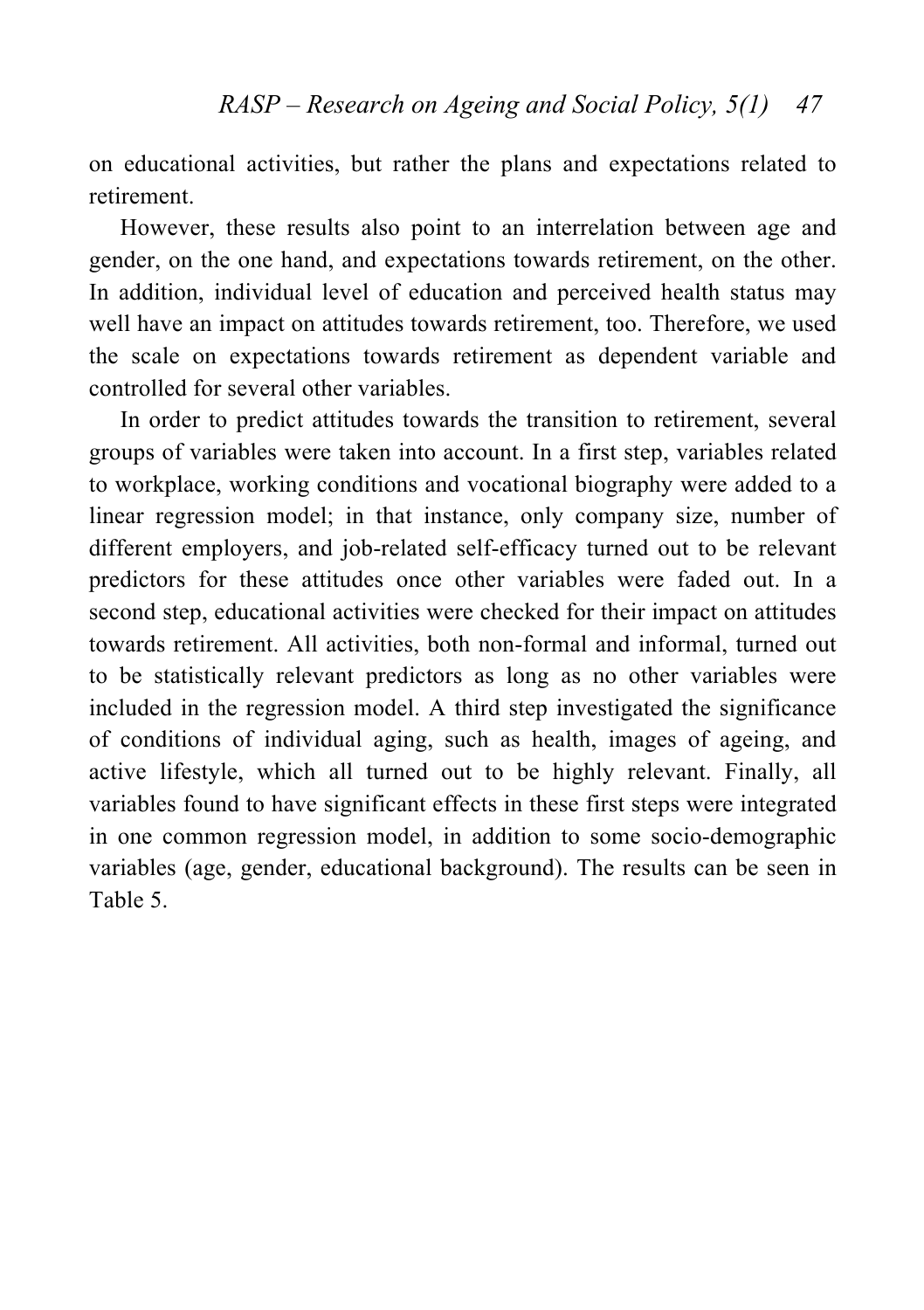#### Table 5

*Factors influencing expectations towards retirement (multiple regression analysis)*

|                                 | <b>Regression</b><br>coefficient<br>B | <b>Beta</b> | Significance |
|---------------------------------|---------------------------------------|-------------|--------------|
| Age                             | $-.002$                               | $-.014$     | ,583         |
| Gender                          | $-.014$                               | $-.015$     | ,572         |
| Level of education (ISCED)      | 0.020                                 | ,025        | ,391         |
| Health                          | $-.161$                               | $-.249$     | ,000         |
| <b>Active lifestyle</b>         | ,044                                  | ,059        | ,032         |
| Image of ageing                 | ,412                                  | ,352        | ,000         |
| Job-related self-efficacy       | $-.051$                               | $-.078$     | ,005         |
| Company size                    | ,039                                  | ,162        | 000.         |
| Number of different employers   | $-.013$                               | $-.027$     | ,329         |
| Continuing vocational education | $-.091$                               | $-.097$     | ,003         |
| Informal learning (job-related) | $-.033$                               | $-.035$     | ,242         |
| Informal learning (private)     | $-.026$                               | $-.028$     | ,304         |

It is remarkable that neither age nor gender nor level of education have a significant effect on the perception of retirement once the other variables are taken into account. However, these variables are correlated with health (Bynner and Hammond, 2004), image of ageing (Schmidt-Hertha and Mühlbauer, 2012) and an active lifestyle (Schmidt and Schnurr, 2009), which are all highly relevant predictors for attitudes towards the transition to retirement. Company size, too, has an effect, which, however, is rather surprising in its direction. Since working conditions and individual support are usually better in bigger companies one should expect people in big companies to be more willing to work longer (see Reeuwijk et al., 2013). However, the opposite seems to be the case. Our data suggests a more positive view on retirement among employees in larger companies and a more skeptical attitude towards retirement among employees in smaller enterprises. The frequency with which the employer is changed does not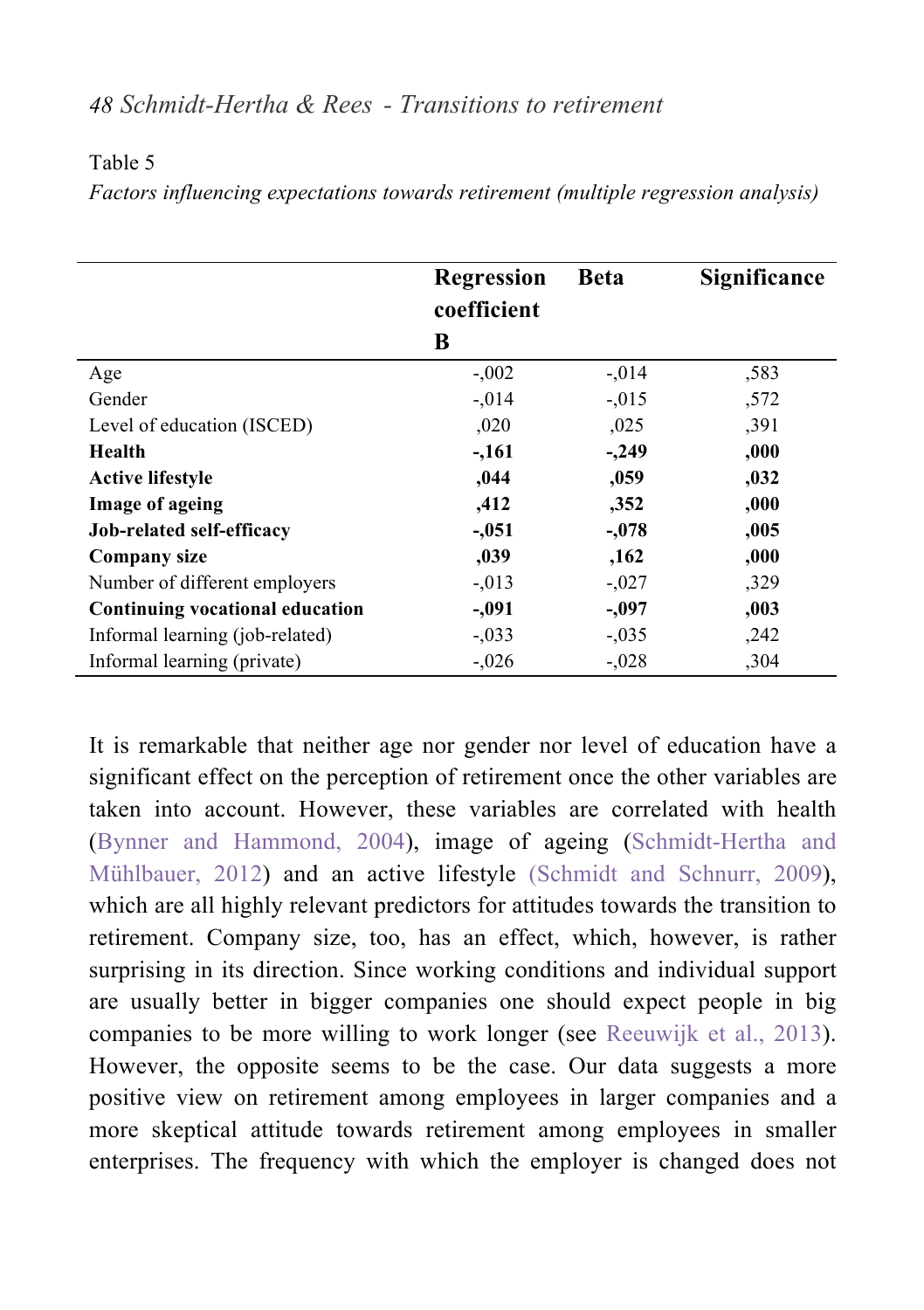seem to have an influence on attitudes towards retirement, and the same holds true for informal learning activities. The interrelation between attitudes towards the transition to retirement and activities in continuing vocational education manifests itself again in this context and proves to be rather strong.

## **Discussion**

Against the background of fast changes in the opportunities, challenges, and perspectives related to the transition to retirement, one might well expect a high level of interest in all kinds of advisory and educational services addressing this transition among the persons concerned. On the individual level this might be true in particular for those afraid of being retired and less true for those convinced they will be able to cope with this transition easily. When looking at non-vocational adult education, however, our data draws a different picture. No correlation between attitudes towards retirement and participation in non-vocational adult education could be found. Rather, it seems to be the other way around. Our qualitative data indicates that people who are active in adult education seem to be more likely to cope with the challenges related to the transition to retirement than others. Continuing vocational education, in contrast, seems to keep people in their jobs and goes together with a more skeptical view on retirement. A reason for this could be that employees who are engaged in vocational education even at the end of their career strongly identify themselves with their job and thus worry a lot more about the post-professional phase of life.

Another interesting result is that age does not matter – neither for participation in adult education nor for attitudes towards the transition to retirement. When controlling for attitudes towards retirement, age is no longer a relevant predictor for participation in continuing vocational education, contrary to what was found in other studies (e.g. Schmidt, 2007; Eurostat, 2016b). This might be due to the fact that we do not compare with adults younger than 50; nevertheless, it is remarkable that, as far as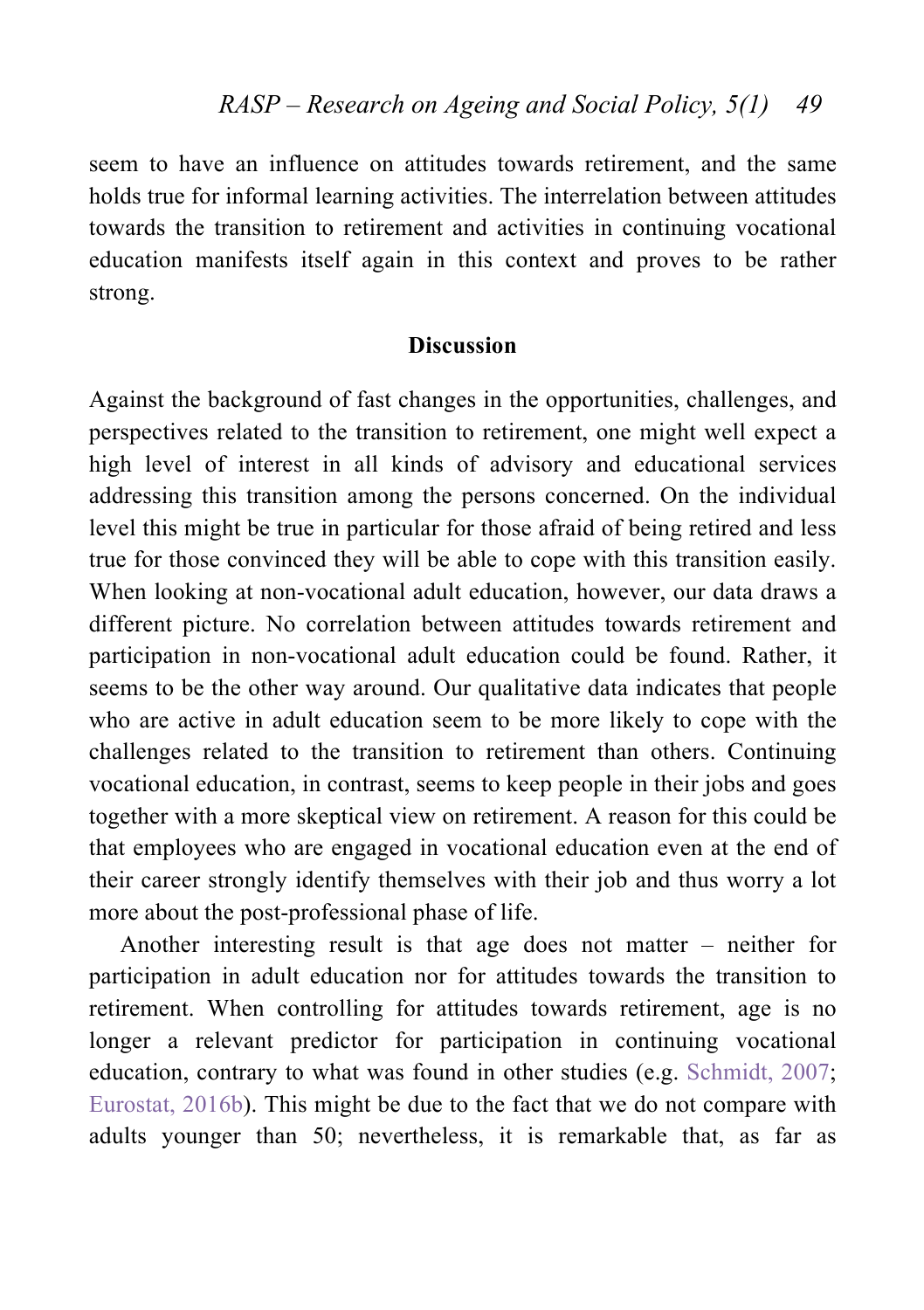educational activities are concerned, it seems to be of no importance whether older workers are 50 or 65 years old. With regard to attitudes towards the transition to retirement, the missing age-effect can be seen as an indication of the stability of these attitudes, on which the gap to statutory retirement age does not seem to have any effect at all.

Even though it is well known that transition to retirement is different for men and women, as are their occupational pathways and careers as well as their perception of this transition (Doberly et al., 2013; Tams and Arthur, 2010), we found no evidence for gender differences with regard to attitudes towards retirement. This may be due to the fact that we controlled for jobrelated self-efficacy and discontinuous careers. Another reason could be that women still in work in their fifties or sixties are more likely to have continuous career paths, as is usually the case for men.

All in all, it is the satisfaction with the current conditions of living and working, on the one hand, and the expectations towards the future within and outside the workplace that shape the attitudes towards the transition to retirement. A low level of identification with one's job, health problems, and non-vocational activities contribute to a more positive view on retirement, while a negative image of ageing combined with a negative perspective on one's later life causes people to worry about the post-professional phase of life. In addition, a correlation between participation in continuing vocational education and a more critical judgement of retirement is revealed. As the study is based on a cross-sectional survey, the causality behind this correlation remains unclear. Qualitative data, however, points to identification with one's job as a common reason for participating in continuing education and for facing retirement with skepticism.

This study does not allow for statements concerning older adults' decision as to when to leave work. Attitudes towards retirement may play an important role here, but so do financial constraints, family situation, and other private obligations as well as employer or state policies. Even though the relevance of attitudes for career decisions has not been part of this investigation, other studies clearly emphasize the significance of individual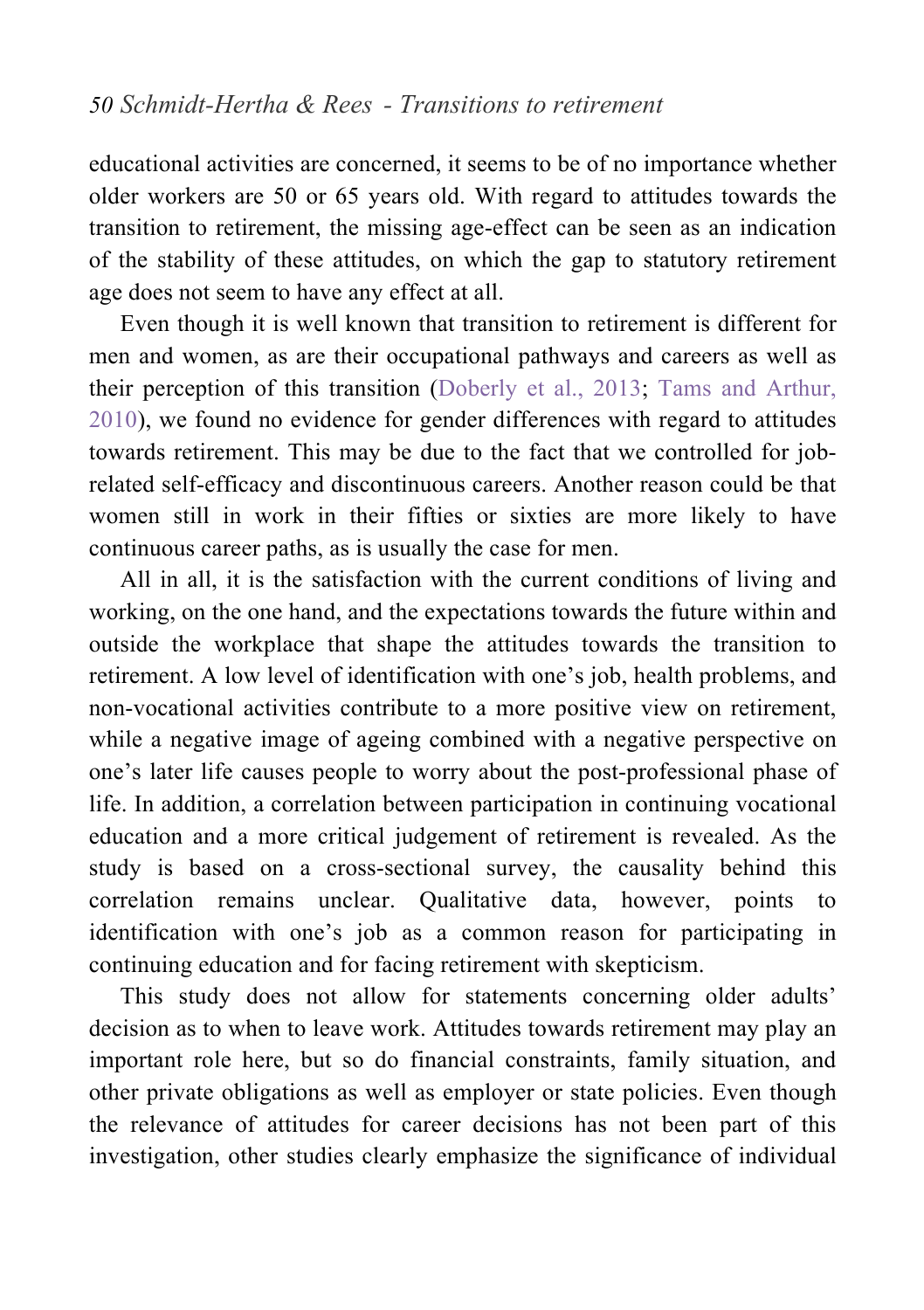attitudes and expectations towards retirement for the psychological stress experienced during that transition (Adis, Reinhart and Stengel, 1996). To assist older adults in better coping with this stressful life event can be seen as a challenge for adult education programs in this field.

For employers and policy makers our results suggest to care for a high level of workplace satisfaction in all phases of professional careers and thus to foster positive attitudes to work and a high level of personal identification with the workplace. Together with health aspects (Solem et al. 2016), these attitudes and level of identification might be good predictors for the will to work longer. Nevertheless, the transition to retirement might be difficult in particular for people who perceive their work to be an important part of their identity. For them programs to prepare them for the after working phase of life would be helpful, which provide assistance to find new fields of activity or counselling for a so called second career. But even this kind of programs was quite popular in the 1980s and 1990s (Ruth, 1988; Walker, 1987) there is only poor evidence on their effects, and more research on this interventions is needed. Facing a pluralization of transitions to the after working phase of life including different forms of intermediate stages, educational programs to design the transition and the stages of life after work seem to be more relevant than ever. Educational programs can also contribute to promote civic engagement among the older adults (Boogard, Henkens and Kalmijn, 2014) and thus have benefits on the individual as well as on the societal level.

#### **References**

- Adis, S., Reinhart, J., & Stengel, M. (1996). *Der Berufsaustritt. Erhofft. Befürchtet. Folgenlos. Eine Untersuchung aus sozioökonomischer Sicht*. München: Rainer Hampp.
- Alheit, P., & Merrill, B. (2004). Biography and narratives: Adult returners to learning. In M. Osborne, J. Gallacher, & B. Crossan (Eds.), *Researching Widening Access to Lifelong Learning. Issues and*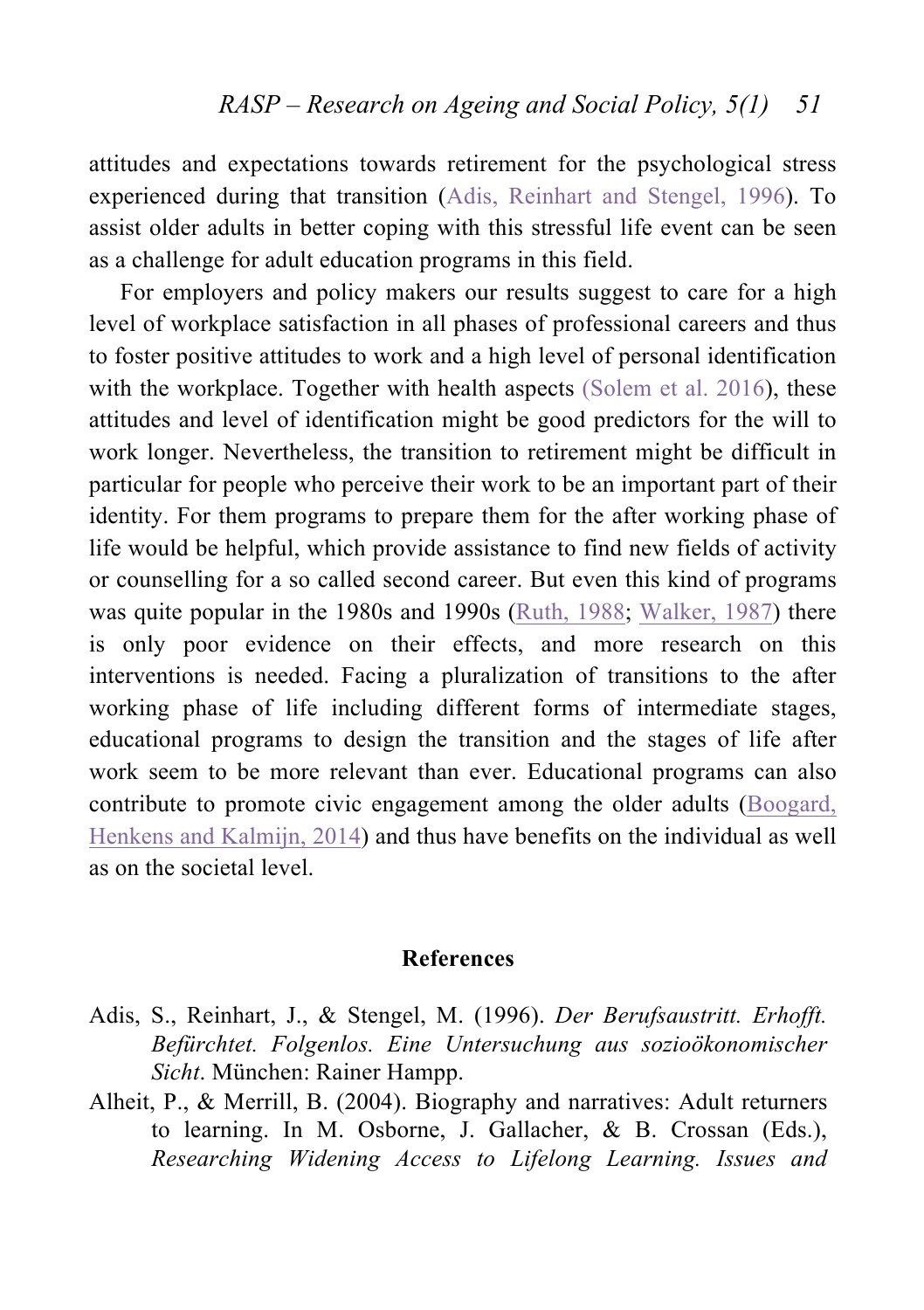*approaches in international research* (pp. 150-162). London, New York.

- Beck, U. (1986). *Risikogesellschaft. Auf dem Weg in eine andere Moderne. Suhrkamp*, Frankfurt a.M.: Suhrkamp.
- Bloemen, H., Hochguertel, S., & Zweerink, J. (2016). Gradual Retirement in the Netherlands. *Research On Aging, 38*(2), 202-233.
- Blossfeld, H.-P., & Hofmeister, H. (Eds.) (2006). *Globalization, Uncertainty and Women's Careers.* London: Routledge.
- Blossfeld, H.-P., Mills, M., & Bernardi, F. (Eds.) (2006). *Globalization, Uncertainty and Men's Careers.* London: Routledge.
- Bogaard, L. van den, Henkens, K., & Kalmijn, M. (2014). Pasts that last: the moderating role of education and former occupation for men's volunteering after retirement. *Research in social stratification and mobility, 36*, 87-100.
- Börsch-Supan, A., Brugiavini, A., Jürges, H., Kapteyn, A., Mackenbach, J., Siegrist, J., & Weber, G. (Eds.) (2008). *First results from the Survey of Health, Ageing and Retirement in Europe (2004-2007). Starting the longitudinal dimension.* Mannheim: Mannheim Research Institute for the Economics of Aging (MEA).
- Boveda, I., & Metz, A. J. (2016). Predicting End-of-Career Transitions for Baby Boomers Nearing Retirement Age. *Career Development Quarterly, 64*(2), 153-168. doi:10.1002/cdq.12048
- Bredt, S. (2008). Between labour market and retirement pension flexible transition as a new paradigm for ageing societies?. *International Social Security Review*, *61*(4), 95-112. doi:10.1111/j.1468- 246X.2008.00325.x
- Bye, D., & Pushkar, D. (2009). How need for cognition and perceived control are differentially linked to emotional outcomes in the transition to retirement. *Motivation & Emotion*, *33*(3), 320-332. doi:10.1007/s11031-009-9135-3
- Bynner, J. & Hammond, C. (2004). The benefits of adult learning: the quantitative insights. In: T. Schuller, J. Preston, C. Hammond, A. Brassett-Grundy, & J. Bynner (Eds.), *The Benefits of Learning. The impact of education on health, family life, and social capital* (pp. 161-178). London : Routledge.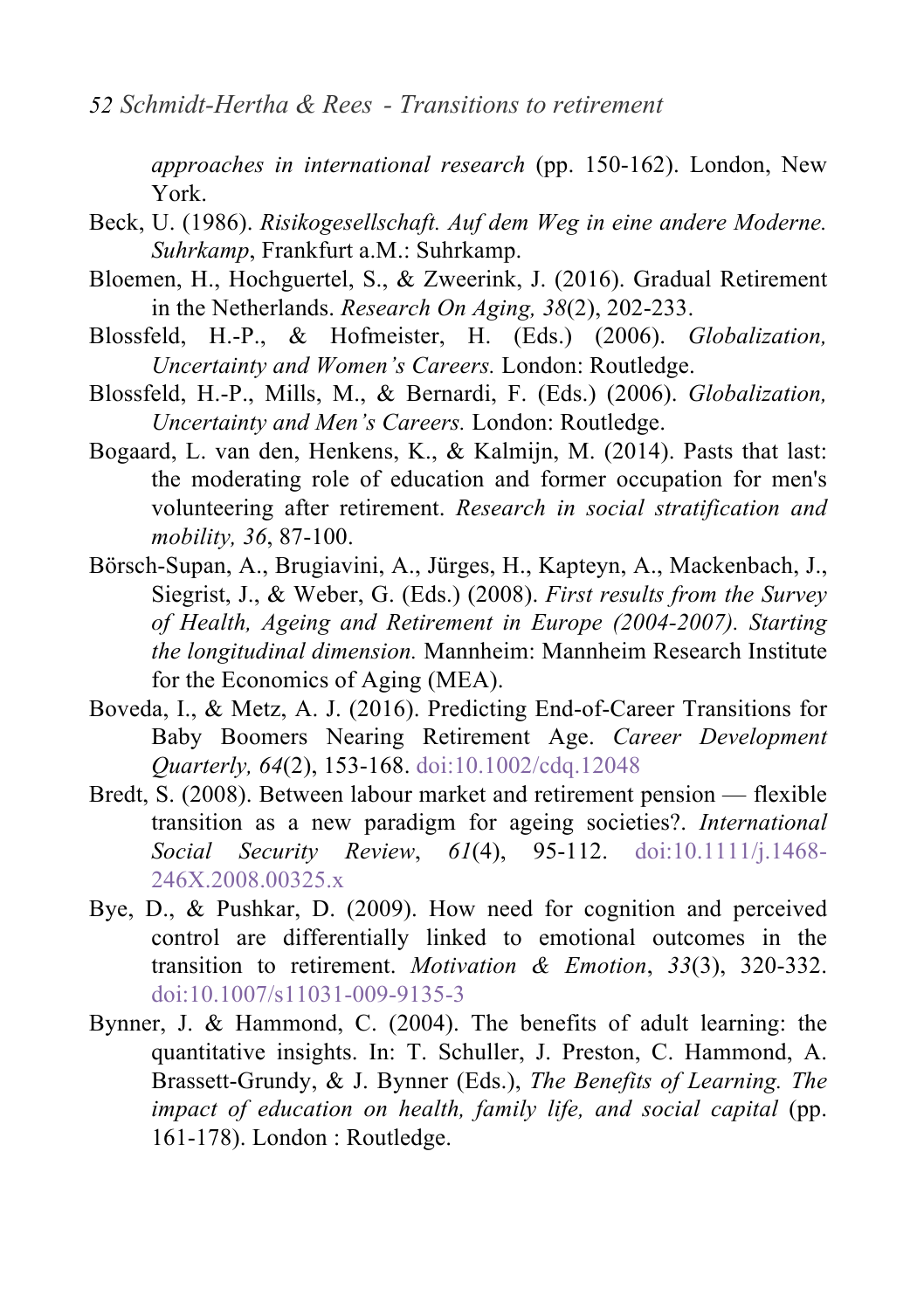- Clemens, W. (1997). *Frauen zwischen Arbeit und Rente. Lebenslagen in später Erwerbstätigkeit und frühem Ruhestand.* Opladen: Leske & Budrich.
- Creswell, J. W. (2003). *Research design. Qualitative, Quantitative, and Mixed Methods Approaches.* Thousand Oaks: Sage.
- CROW 2004 = Centre for Research into Older Workforce (2004). *Are older workers different?* Briefing paper 1. Retrieved from: http://www.surrey.ac.uk/crow/DC17529-CROW-Paper-No1-6pp.pdf.
- Cumming, E. (1963). Further thoughts on the theory of disengagement. *International Social Science Journal,* 15, 377-393.
- de Wind, A., van der Pas, S., Blatter, B. M., & van der Beek, A. J. (2016). *A life course perspective on working beyond retirement-results from a longitudinal study in the Netherlands*. BMC Public Health, 161-12. doi:10.1186/s12889-016-3174-y
- Duberley, J., Carmichael, F., & Szmigin, I. (2014). Exploring Women's Retirement: Continuity, Context and Career Transition. *Gender, Work & Organization*, *21*(1), 71-90.
- Erikson, E. H. (1959). *Identity and the Life Cycle*. New York: International Universities Press.
- Eurostat (2016a). *Employment statistics.* Retrieved from: http://ec.europa.eu/eurostat/statisticsexplained/index.php/Employment\_statistics Employment rates by sex.2C age and educational attainment
- Eurostat (2016b). Lifelong Learning Statistics. Retrieved from: http://ec.europa.eu/eurostat/statisticsexplained/index.php/Lifelong\_learning\_statistics
- Evans, K. (2002). Taking control of their lives? Agency in young adult transitions in England and the new Germany. *Journal of Youth Studies, 5* (3), 245-269.
- Evans, K., & Heinz, W. (1994). *Becoming Adults in England and Germany*. London: Anglo-German Foundation.
- Friebe, J., Schmidt-Hertha, B., & Tippelt, R.(2014). Kompetenzen und Kompetenzentwicklung im höheren Lebensalter. In R. Tippelt, B. Schmidt-Hertha, & J. Friebe (Eds.), *Kompetenzen im höheren*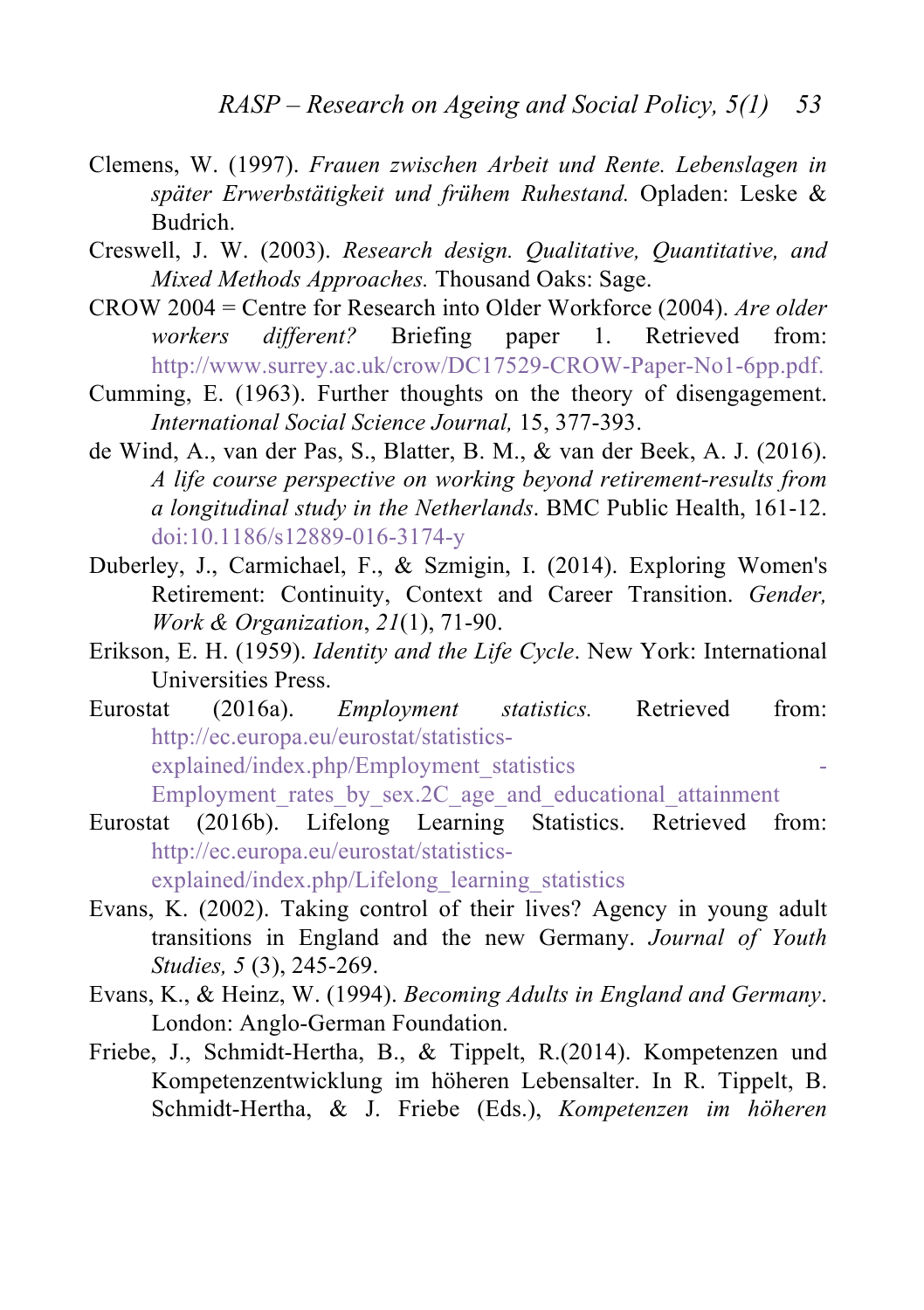*Lebensalter: Ergebnisse der Studie "Competencies in Later Life"* (CiLL) (pp. 11-22). Bielefeld: Bertelsmann.

- Groß, H. (1997). Flexibilisierung von Arbeits- und Lebenszeit. In W. Nahrstedt, D. Brinkmann, & V. Kadel, (Eds.), *Neue Zeitfenster für Weiterbildung? Arbeitszeitflexibilisierung und temporale Muster der Angebotsgestaltung* (pp. 17-42). Bielefeld: Bertelsmann.
- Jüchtern, J. C. (2000). Berufsleben und Anpassung an die nachberufliche Phase. In P. Martin, K. U. Ettrich, U. Lehr, D. Roether, M. Martin, & A. Fischer-Cyrulies (Eds.), *Aspekte der Entwicklung im mittleren und höheren Lebensalter. Ergebnisse der Interdisziplinären Längsschnittstudie des Erwachsenenalters (ILSE)* (pp. 169-184). Wiesbaden: Springer.
- Kiefer, T. (1997). *Von der Erwerbsarbeit in den Ruhestand. Theoretische und empirische Ansätze zur Bedeutung von Aktivitäten.* Fribourg: University Press.
- Kohli, M. (1985). Die Institutionalisierung des Lebenslaufs. Historische Befunde und theoretische Argumente. *Kölner Zeitschrift für Soziologie und Sozialpsychologie*, *37*(1), 1-29.
- Kohli, M. (Ed.) (1995). *Möglichkeiten und Probleme einer Flexibilisierung des Übergangs in den Ruhestand. Projektbericht an die DFG*. Berlin: Institut für Soziologie.
- Künemund, H., & Julia H. (2014). Ageing, intergenerational relations, and the welfare state. In G. B. Hodelin, M. M. Hayes-Frawley, & S. Washi (Eds.), *Family socioeconomic and cultural issues. A continuing home economics concern* (pp.19-23). Bonn: International Federation of Home Economics.
- Mayring, Ph. (2014). *Qualitative content analysis. Theoretical foundation, basic procedures and software solution*. Retrieved from: http://nbnresolving.de/urn:nbn:de:0168-ssoar-395173
- Prager, J. U., & Schleiter, A. (2006). *Älter werden – aktiv bleiben. Ergebnisse einer repräsentativen Umfrage unter Erwerbstätigen in Deutschland* **Retrieved heating from:** http://www.bertelsmann-stiftung.de/bst/de/media/xcms\_bst\_dms\_178 96\_17897\_2.pdf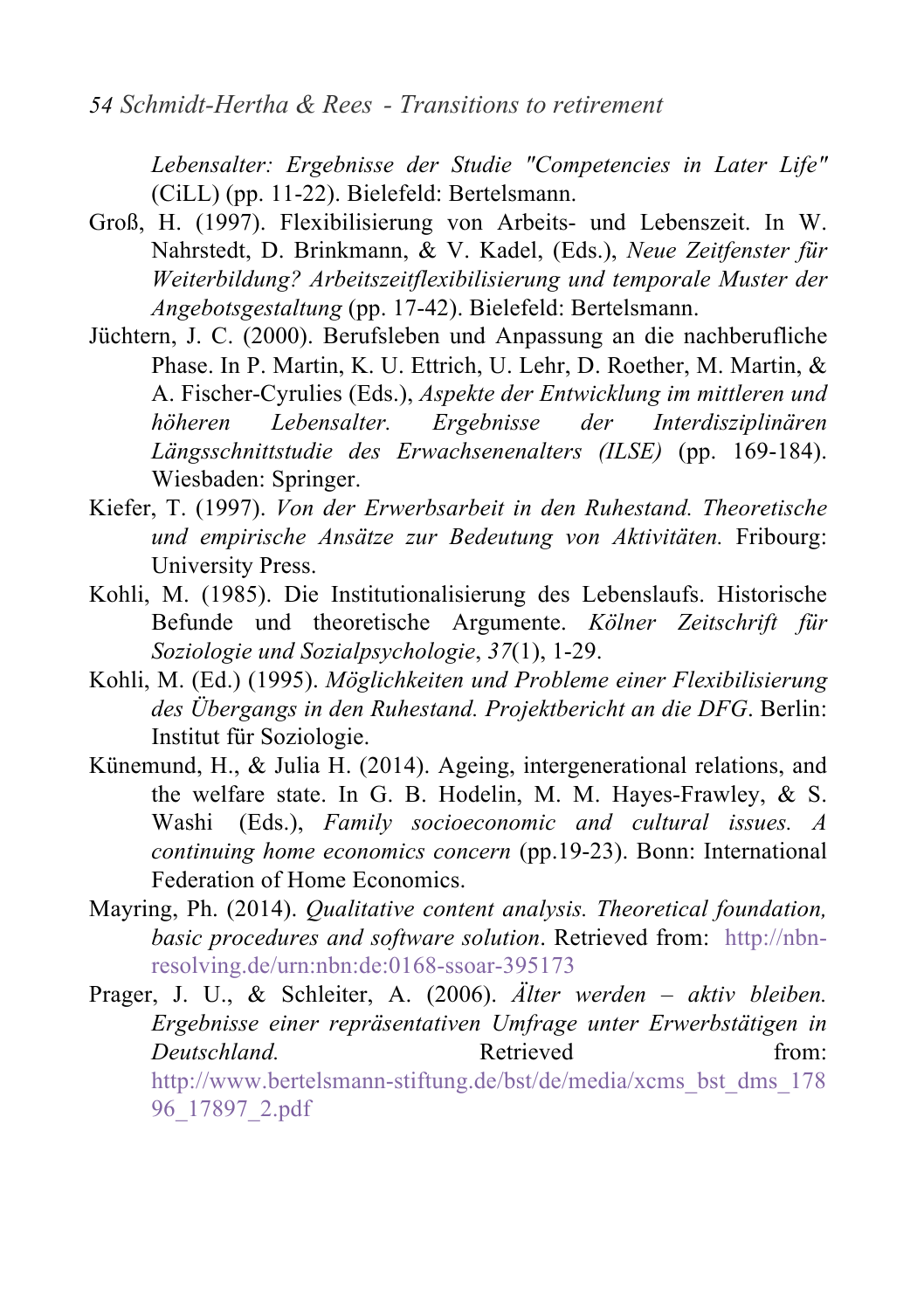- Reeuwijk, K. G., de Wind, A., Westerman, M. J., Fekke Ybema, J., van der Beek, A. J., & Geuskens, G. A. (2013). 'All those things together made me retire': qualitative study on early retirement among Dutch employees. *BMC Public Health*, *13*(1), 1-11. doi:10.1186/1471- 2458-13-516
- Ruth, J.-E. (1988). Preparation for Retirement through Education. *Adult education in Finland, 25* (4), 34-38.
- Schmidt, B. (2007). Older Employee Behaviour and Interest in Continuing Education. *Journal of Adult and Continuing Education*, *13*(2), 156- 174.
- Schmidt, B., & Schnurr, S. (2009). Freizeitaktivitäten. In Tippelt, R., Schmidt, B., Schnurr, S., Sinner, S., & Theisen, C. (Eds.), *Bildung Älterer – Chancen im demografischen Wandel* (pp. 125-144). Bielefeld: Bertelsmann.
- Schmidt-Hertha, B., & Mühlbauer, C. (2012). Lebensbedingungen, Lebensstile und Altersbilder älterer Erwachsener. In F. Berner, J. Rossow, & K.-P. Schwitzer (Eds.), *Individuelle und kulturelle Altersbilder. Expertisen zum Sechsten Altenbericht der Bundesregierung* (vol. 1, pp.109-149). Wiesbaden: VS Verlag.
- Schoon, I., & Silbereisen, R. (Eds.) (2009). *Transitions from School to Work: Globalisation, Individualisation and Patterns of Diversity.* Cambridge: Cambridge University Press.
- Shavit, Y., & Müller, W. (Eds.) (1998). *From school to work*. London: Routledge.
- Solem, P. E., Syse, A., Furunes, T., Mykletun, R. J., Lange, A. de, Schaufeli, W., Ilmarinen, J. (2016). To leave or not to leave. Retirement intentions and retirement behaviour. *Ageing and society*, *36* (2), 259-281.

Super, D. (1957). Psychology of Careers. New York: Harper & Brothers

Szinovacz, M. (2003). Contexts and pathways: retirement as institution, process and experience. In Adams, G., & Beehr, T. (Eds). *Retirement: Reasons, Processes and Results* (pp. 6–52). New York: Springer.